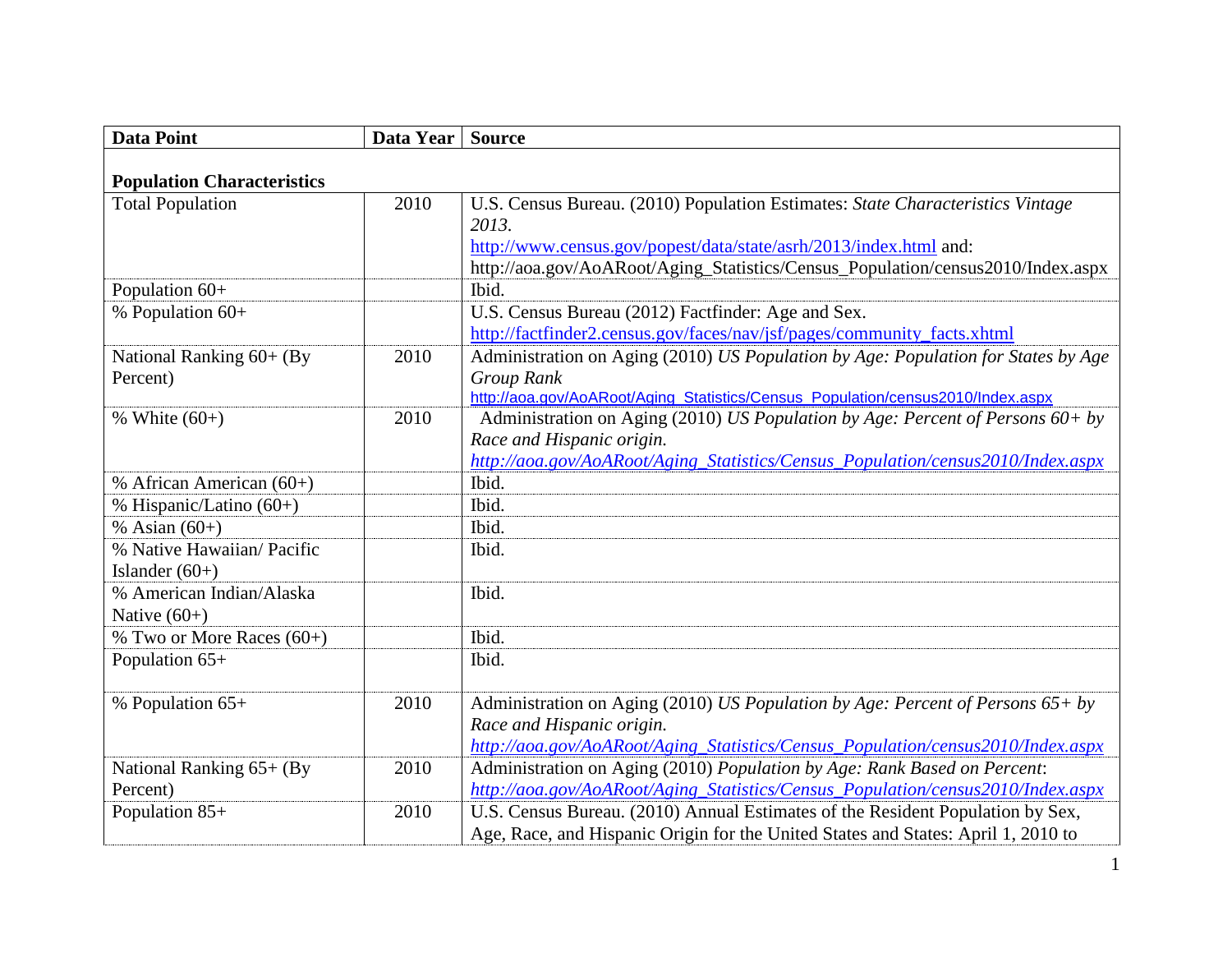|                                |      | July 1, 2013.                                                                        |
|--------------------------------|------|--------------------------------------------------------------------------------------|
|                                |      | http://factfinder2.census.gov/faces/tableservices/jsf/pages/productview.xhtml?src=CF |
| $\frac{1}{2}$ % Population 85+ | 2010 | Administration on Aging (2010) Population by Age 85 and older 2000-2010.             |
|                                |      | http://aoa.gov/AoARoot/Aging_Statistics/Census_Population/census2010/Index.aspx      |
| National Ranking $85+$         | 2010 | Administration on Aging. Population by Age: Rank Based on Percent.                   |
|                                |      | http://aoa.gov/AoARoot/Aging_Statistics/Census_Population/census2010/Index.aspx      |

| <b>Data Point</b>                    | Data Year                                | <b>Source</b>                                                                        |  |  |
|--------------------------------------|------------------------------------------|--------------------------------------------------------------------------------------|--|--|
| <b>Economic Indicators</b>           |                                          |                                                                                      |  |  |
| Per Capita Income                    | 2013                                     | U. S. Bureau of Business & Economic Research (2012). Updated 04/02/2013 at:          |  |  |
|                                      |                                          | http://bber.unm.edu/econ/us-pci.htm                                                  |  |  |
| Median Household Income              | 2012                                     | U.S. Census Bureau (2012) State and County Quick Facts                               |  |  |
|                                      |                                          | http://quickfacts.census.gov/qfd/states/02000.html                                   |  |  |
| <b>Total Expenditures Per Capita</b> | 2010-2012                                | The Henry J. Kaiser Family Foundation, Total State Expenditures per Capita,          |  |  |
|                                      |                                          | SFY2011 at: http://kff.org/other/state-indicator/per-capita-state-spending/          |  |  |
| % Population 65+ Below               | 2011-2013                                | The Henry J. Kaiser Family Foundation: Poverty Rate by Age. (2013)                   |  |  |
| Poverty                              |                                          | http://kff.org/other/state-indicator/poverty-rate-by-age/                            |  |  |
| % Population 50+ Who Did Not         | 2009                                     | *****The Henry J. Kaiser Family Foundation Not Seeing a Doctor, SFY2008 at:          |  |  |
| Visit Doctor Due to Cost             |                                          | http://www.statehealthfacts.org/                                                     |  |  |
|                                      | <b>Socio-Demographic Characteristics</b> |                                                                                      |  |  |
| Average Household Size               | 2008-2012                                | U.S. Census Bureau. (2012) State and County Quick Facts.                             |  |  |
|                                      |                                          | http://quickfacts.census.gov/qfd/states/01000.html                                   |  |  |
| <b>Average Family Size</b>           | 2012                                     | U.S. Census Bureau (2012) Community Facts.                                           |  |  |
|                                      |                                          | http://factfinder2.census.gov/faces/tableservices/jsf/pages/productview.xhtml?src=CF |  |  |
| % Population in Rural Area           | 2010                                     | U.S. Census Bureau. (2010) 2010 Census Urban & Rural Classification & Urban          |  |  |
|                                      |                                          | Criteria. List of Population, land area & Percent Urban and Rural in 2010.           |  |  |
|                                      |                                          | http://www.census.gov/geo/reference/ua/urban-rural-2010.html                         |  |  |
|                                      |                                          |                                                                                      |  |  |
| # Households with Persons Age        | 2009-2012                                | U.S. Census Bureau. (2009-2012). American Fact Finder: Households by presence of     |  |  |
| $65+$                                |                                          | people 65 and over (3 year estimates)                                                |  |  |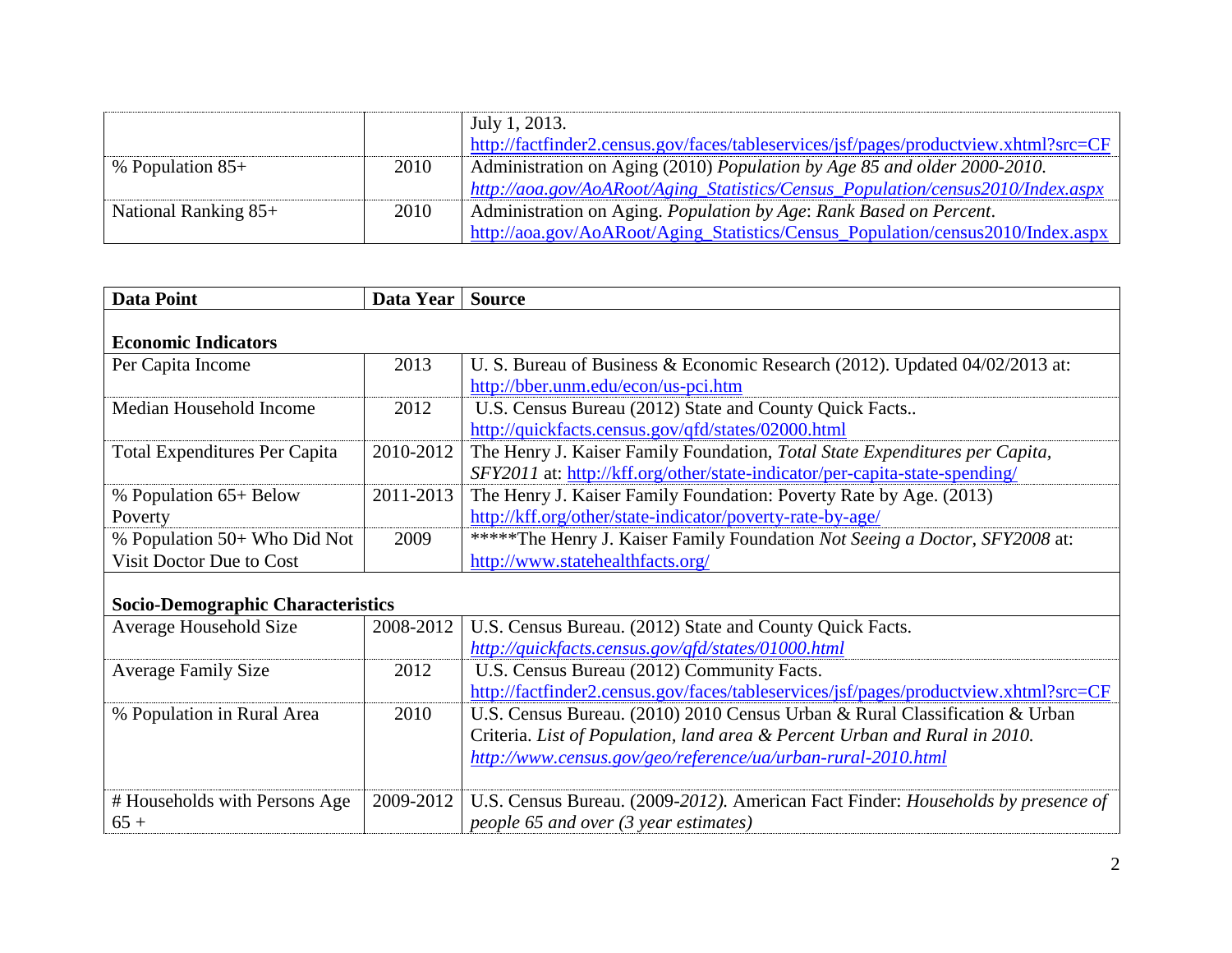|                                                                |           | http://factfinder2.census.gov/faces/nav/jsf/pages/searchresults.xhtml?refresh=t#none                                                                                                                                                                                                                                                                                                                                                                                                                                                                   |
|----------------------------------------------------------------|-----------|--------------------------------------------------------------------------------------------------------------------------------------------------------------------------------------------------------------------------------------------------------------------------------------------------------------------------------------------------------------------------------------------------------------------------------------------------------------------------------------------------------------------------------------------------------|
| % Persons Age 65+ Living<br>Alone                              | 2010      | U.S. Census Bureau (2010). American Fact Finder American Community Survey.<br>Occupancy Characteristics at:<br>http://factfinder2.census.gov/faces/nav/jsf/pages/community_facts.xhtml                                                                                                                                                                                                                                                                                                                                                                 |
| <b>Data Point</b>                                              | Data Year | <b>Source</b>                                                                                                                                                                                                                                                                                                                                                                                                                                                                                                                                          |
| Socio-Demographic Characteristics (cont'd)                     |           |                                                                                                                                                                                                                                                                                                                                                                                                                                                                                                                                                        |
| % Population 65+ in Major<br>Cities                            | 2000      | FCA calculations based on data from the 2000 American Fact Finder, Summary File<br>by the U.S. Census Bureau at: http://factfinder.census.gov.                                                                                                                                                                                                                                                                                                                                                                                                         |
| % Households with Internet                                     | 2012      | U.S. Census Bureau. (2012). Computer and Internet Use in the United States: at:<br>Table 3. Reported Internet Usage for Individuals 3 Years and Older, by State: 2012.<br>http://www.census.gov/hhes/computer/publications/2012.html                                                                                                                                                                                                                                                                                                                   |
| <b>Informal Caregiver Characteristics</b>                      |           |                                                                                                                                                                                                                                                                                                                                                                                                                                                                                                                                                        |
| # of Caregivers<br>(of persons $18+$ )                         | 2011      | National Family Caregivers Association & National Center on Caregiving, Family<br>Caregiver Alliance (2008). Prevalence, Hours and Economic Value of Family<br>Caregiving, Updated State-by-State Analysis of 2004 National Estimates by Peter S.<br>Arno, PhD. Kensington, MD: NFCA & San Francisco, CA: FCA. 2011 Update: Lynn<br>Feinberg, Susan C. Reinhard, Ari Houser, Rita Choula, Valuing the Invaluable: The<br>Growing Contributions and Costs of Family Caregiving, AARP Public Policy<br>Institute Brief IB-82 (Washington, DC: AARP, 2009 |
| # of Caregiving Hours<br>(of persons $18+$ )                   | 2011      | Ibid.                                                                                                                                                                                                                                                                                                                                                                                                                                                                                                                                                  |
| Value of Caregiving<br>(of persons $18+$ )                     | 2011      | Ibid.                                                                                                                                                                                                                                                                                                                                                                                                                                                                                                                                                  |
| % Grandparents (age $60+$ )<br>Living with Grandchildren       | 2010      | U.S. Census Bureau. (2008-2010). American Fact Finder, Selected Social<br>Characteristics in the U.S., at:<br>http://factfinder2.census.gov/faces/tableservices/jsf/pages/productview.xhtml?pid=A<br>CS_10_3YR_DP02&prodType=table                                                                                                                                                                                                                                                                                                                     |
| % of Grandparents Living with<br>Grandchildren and Responsible | 2010      | Ibid.                                                                                                                                                                                                                                                                                                                                                                                                                                                                                                                                                  |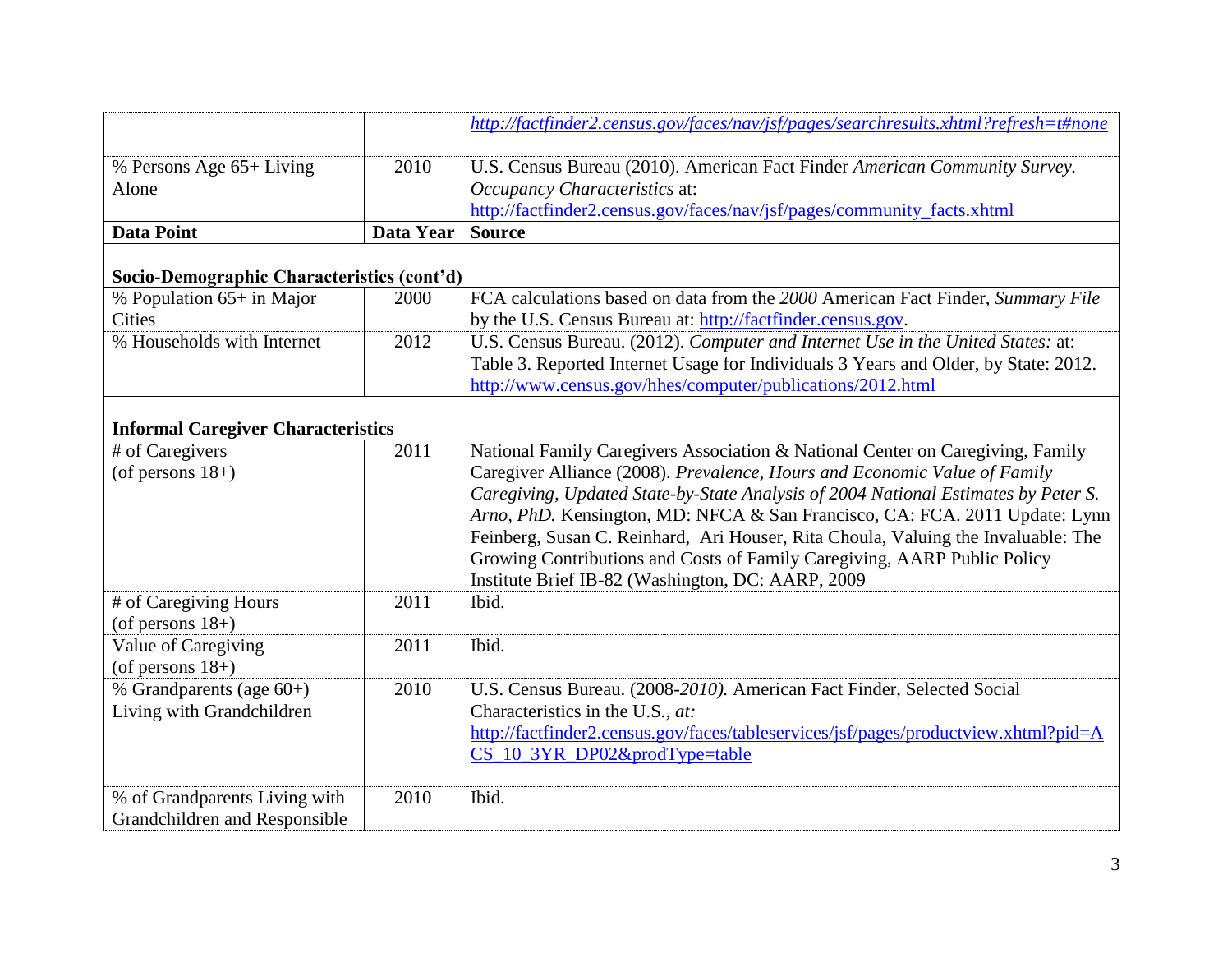| for Them                                    |           |                                                                               |  |
|---------------------------------------------|-----------|-------------------------------------------------------------------------------|--|
|                                             |           |                                                                               |  |
| <b>Data Point</b>                           | Data Year | <b>Source</b>                                                                 |  |
|                                             |           |                                                                               |  |
| Informal Caregiver Characteristics (cont'd) |           |                                                                               |  |
| Where to Call to Arrange Help               | 2000      | McKune, S.L., Andresen, E.M., Zhang, J. & Neugaard, B. (2006). Caregiving: A  |  |
| in the Home for Elderly                     |           | National Profile and Assessment of Caregiver Services and Needs. The Rosalynn |  |
| Relatives or Friends (age $60+$ )           |           | Carter Institute & the University of Florida.                                 |  |
| % Responding Relative or                    | 2000      | Ibid.                                                                         |  |
| Friend                                      |           |                                                                               |  |
| % Responding Self                           | 2000      | Ibid.                                                                         |  |
| % Responding Medical Support                | 2000      | Ibid.                                                                         |  |
| % Responding Religious                      | 2000      | Ibid.                                                                         |  |
| Support                                     |           |                                                                               |  |
| % Responding Area Agency on                 | 2000      | Ibid.                                                                         |  |
| Aging                                       |           |                                                                               |  |
| % Responding Other                          | 2000      | Ibid.                                                                         |  |
| % Responding Don't Know                     | 2000      | Ibid.                                                                         |  |
|                                             |           |                                                                               |  |
| <b>Long-Term Care Providers</b>             |           |                                                                               |  |
| <b>Medicaid Spending on Long-Term Care</b>  |           |                                                                               |  |
| % Spending on Nursing                       | 2013      | The Henry J. Kaiser Family Foundation. (2013). State Health Facts, Medicaid   |  |
| Facilities                                  |           | Spending by Long Term Care (Updated 09/16/13). http://kff.org/medicaid/state- |  |
|                                             |           | indicator/spending-on-long-term-care/                                         |  |
|                                             |           | TL 1.1                                                                        |  |

| 2013 | The Henry J. Kaiser Family Foundation. (2013). State Health Facts, Medicaid     |
|------|---------------------------------------------------------------------------------|
|      | Spending by Long Term Care (Updated 09/16/13). http://kff.org/medicaid/state-   |
|      | indicator/spending-on-long-term-care/                                           |
|      | Ibid.                                                                           |
|      |                                                                                 |
| 2011 | The Henry J. Kaiser Family Foundation. (2011) Total Number of Certified Nursing |
|      | Facilities. http://kff.org/other/state-indicator/number-of-nursing-facilities/  |
| 2011 | The Henry J. Kaiser Family Foundation. (2011). State Health Facts, Certified    |
|      | Nursing facilities with Resident Groups and Family Groups.                      |
|      | http://kff.org/other/state-indicator/resident-and-family-groups/                |
|      | <b>Medicaid Spending on Long-Term Care</b>                                      |

 $\overline{a}$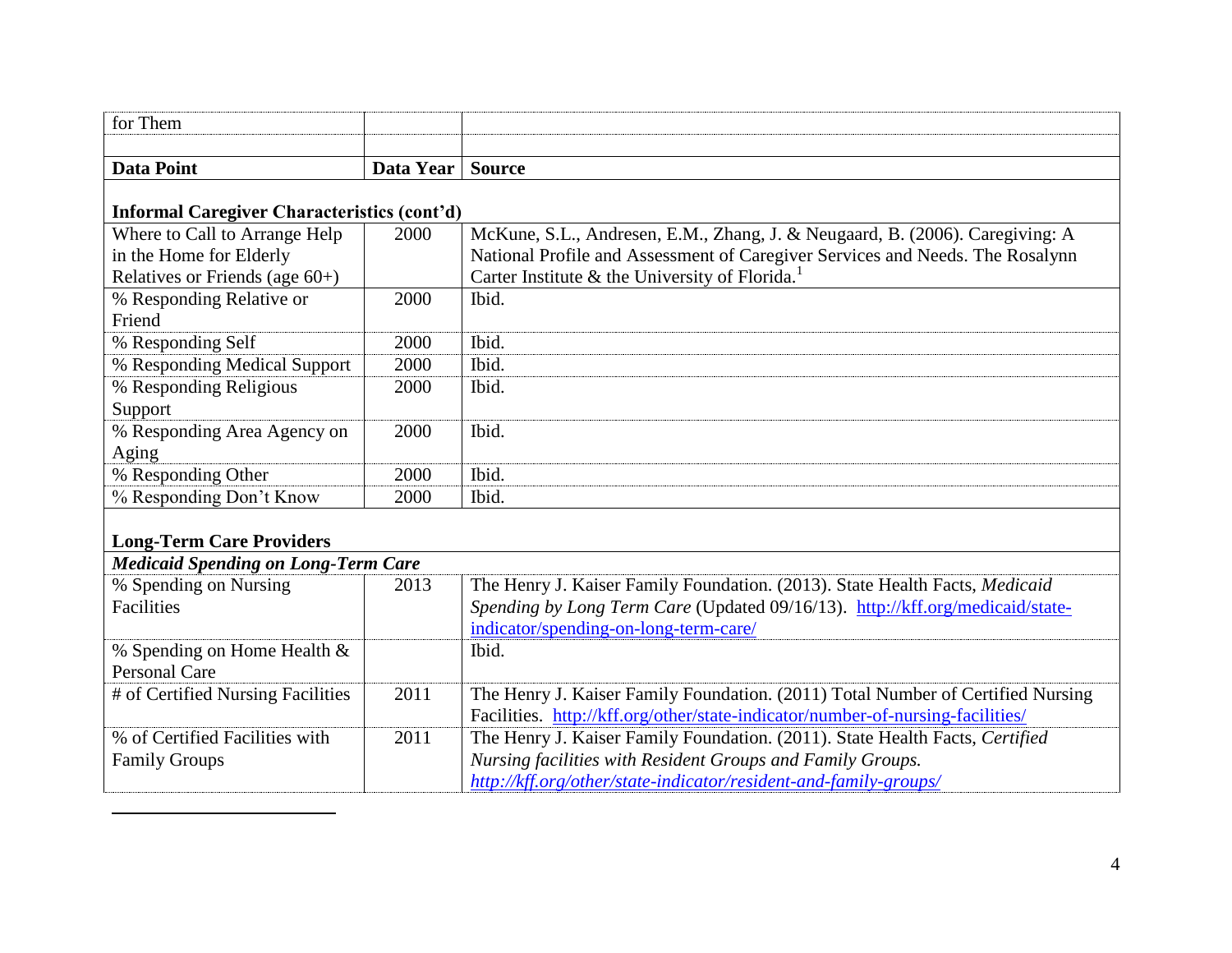| <b>Data Point</b>                                          | Data Year | <b>Source</b>                                                                                                                                                                                                                                   |  |
|------------------------------------------------------------|-----------|-------------------------------------------------------------------------------------------------------------------------------------------------------------------------------------------------------------------------------------------------|--|
| Long-Term Care Providers (cont'd)                          |           |                                                                                                                                                                                                                                                 |  |
| # of Certified Nursing Facility<br><b>Beds</b>             | 2011      | The Henry J. Kaiser Family Foundation. (2011). State Health Facts: Certified<br>Nursing Facility Beds. http://kff.org/other/state-indicator/number-of-nursing-facility-<br>beds/                                                                |  |
| <b>Certified Nursing Facility</b><br><b>Occupancy Rate</b> | 2011      | The Henry J. Kaiser Family Foundation. (2011). State Health Facts: Certified<br>Nursing Facility Occupancy Rate. http://kff.org/other/state-indicator/nursing-facility-<br>occupancy-rates/                                                     |  |
| Cost Per Day in a Nursing<br>Home (private room)           | 2012      | MetLife Mature Market Institute. (2012). The MetLife Market Survey of Nursing<br>Home & Home Care Costs. Based on Private Room<br>https://www.metlife.com/assets/cao/mmi/publications/studies/2012/studies/mmi-<br>nursing-home-costs-table.pdf |  |
| <b>Average Assisted Living</b><br><b>Monthly Cost</b>      | 2012      | MetLife Mature Market Institute. (2012). The MetLife Market Survey of Assisted<br>Living Costs. P. 28-33.<br>https://www.metlife.com/assets/cao/mmi/publications/studies/2012/studies/mmi-<br>2012-market-survey-long-term-care-costs.pdf       |  |
| <b>Nursing Facility Residents as %</b><br>of $65+Pop.$     | 2003      | The Henry J. Kaiser Family Foundation. (2003). State Health Facts at:<br>http://www.statehealthfacts.org.                                                                                                                                       |  |
| # of Licensed Adult Day<br>Facilities                      | 2011      | The Henry J. Kaiser Family Foundation. State Health Facts. (2011). Total Number of<br>Certified Nursing Facilities available at: http://kff.org/other/state-indicator/number-<br>of-nursing-facilities/                                         |  |
| # of Home Health Aides                                     | 2013      | U.S. Department of Labor, Bureau of Labor Statistics. (2013) State Occupational<br><b>Employment Statistics and Wage Estimates at:</b><br>http://www.bls.gov/oes/current/oessrcst.htm#c                                                         |  |
| <b>Median Hourly Wage</b>                                  |           |                                                                                                                                                                                                                                                 |  |
| <b>Certified Medical Assistant</b>                         | 2013      | Ibid                                                                                                                                                                                                                                            |  |
| Home Health Aide                                           | 2013      | Ibid                                                                                                                                                                                                                                            |  |
| Personal Care/Home Care Aide                               | 2013      | Ibid                                                                                                                                                                                                                                            |  |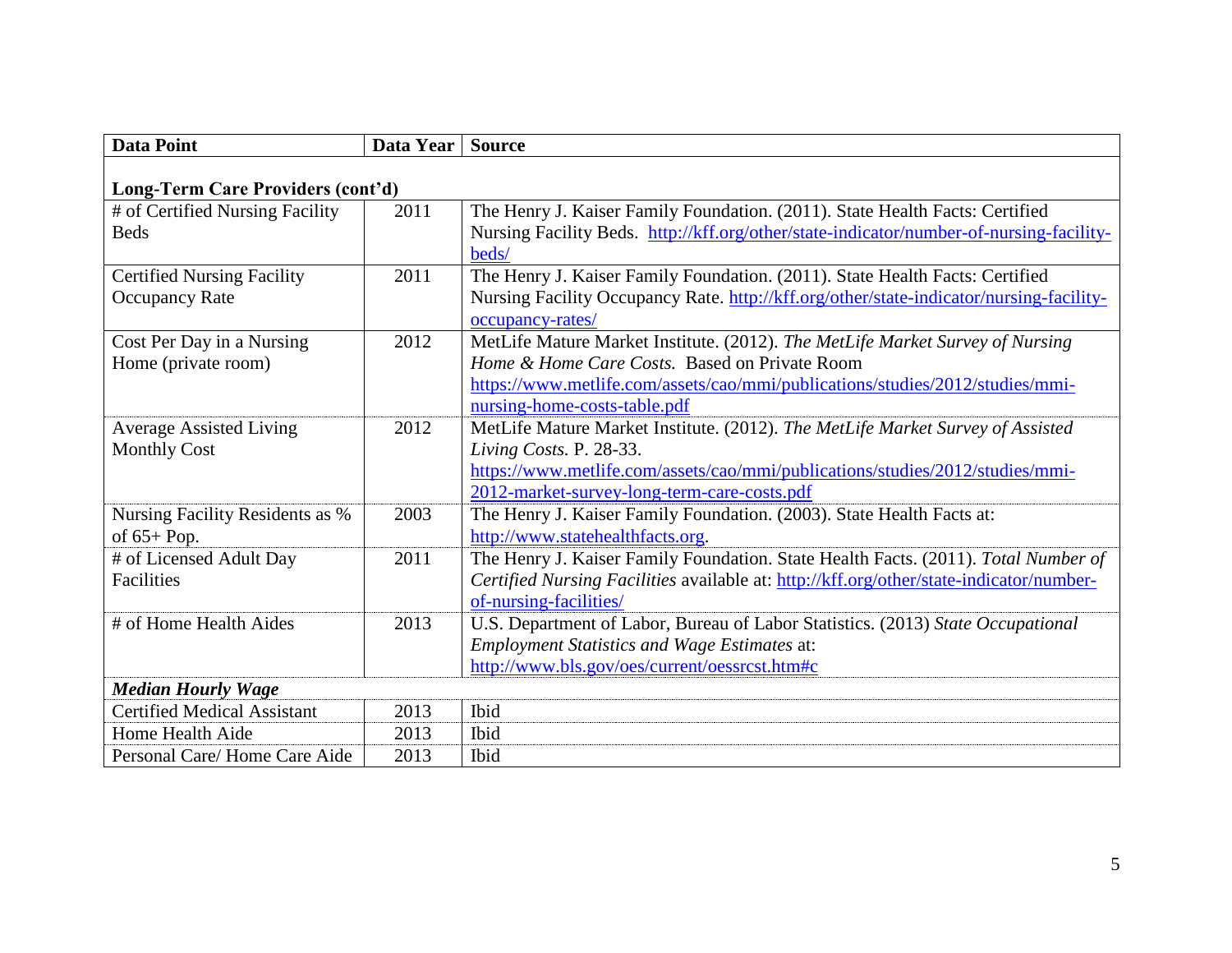| <b>Data Point</b>                    | Data Year | <b>Source</b>                                                                   |
|--------------------------------------|-----------|---------------------------------------------------------------------------------|
|                                      |           |                                                                                 |
| <b>Care Receiver Characteristics</b> |           |                                                                                 |
| Population 18-64 Years with          | 2012      | U.S. Census Bureau. (2012). 2012 American fact Finder. Disability Status at:    |
| Disability                           |           | http://factfinder2.census.gov/faces/nav/jsf/pages/searchresults.xhtml?refresh=t |
| % Population $65+$ with              |           | Ibid.                                                                           |
| Disability                           |           |                                                                                 |
| % $65 + by Type$ of Disability       |           |                                                                                 |
| % Hearing Difficulty                 |           | Ibid.                                                                           |
| % Ambulatory Difficulty              |           | Ibid.                                                                           |
| % Self-Care                          |           | Ibid.                                                                           |
| % Cognitive                          |           | Ibid.                                                                           |
| % Independent Living                 |           | Ibid.                                                                           |
| Difficulty                           |           |                                                                                 |

| Data Point                              | Data Year | <b>Source</b>                                                                           |
|-----------------------------------------|-----------|-----------------------------------------------------------------------------------------|
|                                         |           |                                                                                         |
| <b>Medicare Prescription Drug Plans</b> |           |                                                                                         |
| $\#$ of Organizations Offering          | 2014      | The Henry J. Kaiser Family Foundation. (2014). <i>Medicare Prescription Drug Plans:</i> |
| <b>PDPs</b>                             |           | Number of Organizations Offering PDP's. At: http://kff.org/medicare/state-              |
|                                         |           | indicator/organizations-offering-pdps/                                                  |
| $\#$ of PDPs                            | 2014      | The Henry J. Kaiser Family Foundation. (2014). Medicare Prescription Drug Plans.        |
|                                         |           | At: http://kff.org/medicare/state-indicator/prescription-drug-plans-pdps/               |
| # of Medicare Advantage                 | 2014      | The Henry J. Kaiser Family Foundation. (2014). Medicare Advantage Contracts.            |
| Contracts                               |           | http://kff.org/medicare/state-indicator/contracts/                                      |

| Data F<br>Point | Data<br>Year | Source |
|-----------------|--------------|--------|
|                 |              |        |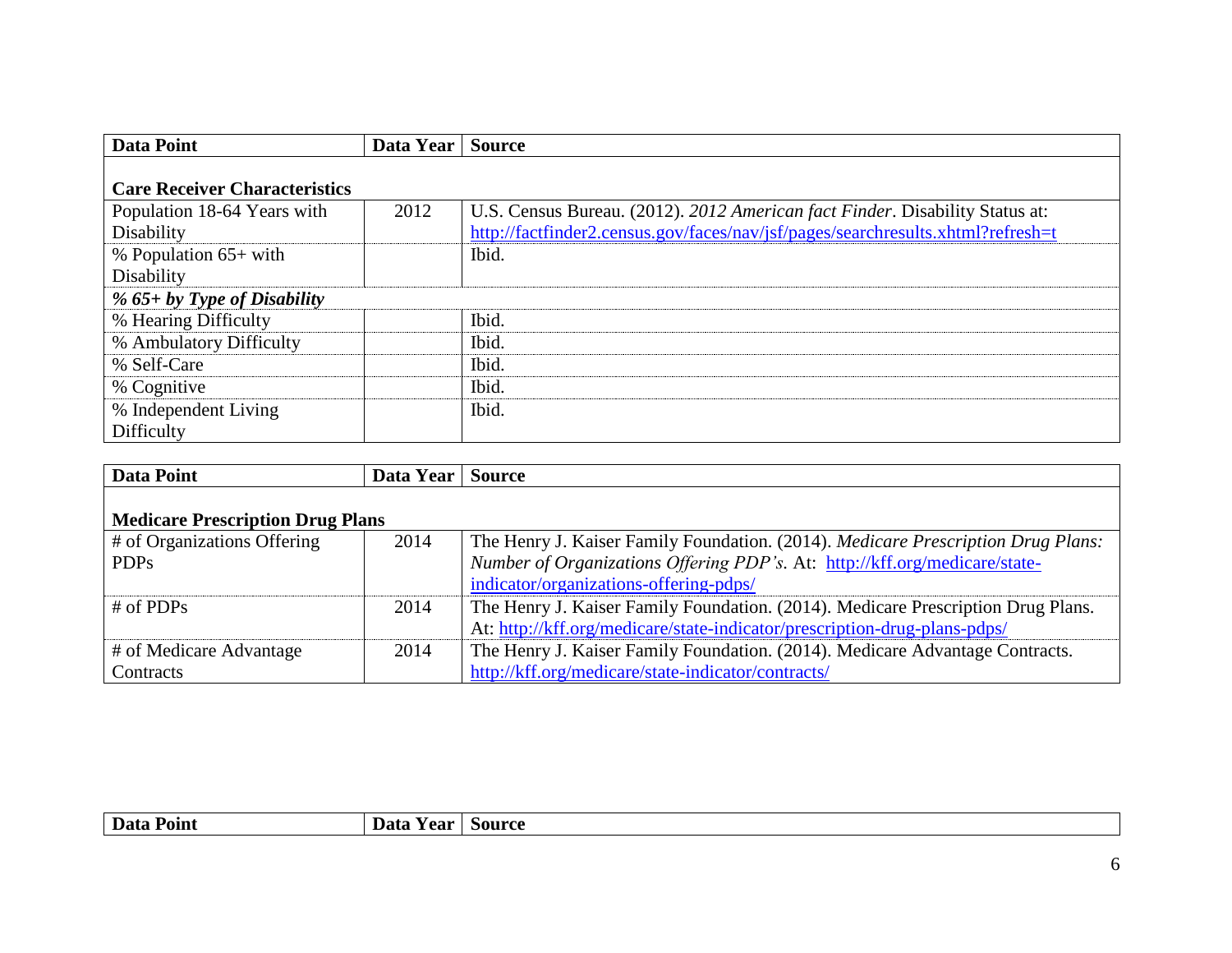| <b>State System of Home and Community-Based Services (HCBS)</b> |      |                                                                                 |
|-----------------------------------------------------------------|------|---------------------------------------------------------------------------------|
| Caregiver Assessment in                                         | 2013 | Family Caregiver Alliance/ AARP Public Policy Institute Study:                  |
| Medicaid Waiver Program                                         |      | http://nasuad.org/sites/nasuad/files/full%20report.pdf                          |
| At Least One State Program                                      |      | Alaska Dept. of Health and Human Services:                                      |
| with Consumer-Directed Option                                   |      | http://dhss.alaska.gov/dsds/Pages/pca/default.aspx                              |
| for Family Caregivers                                           |      | Alabama Dept. of Senior Services:                                               |
|                                                                 |      | http://www.adss.alabama.gov/personalChoice.cfm                                  |
|                                                                 |      | Arkansas Department of Human Services and Division of Aging and Adult Services: |
|                                                                 |      | http://www.daas.ar.gov/alternative.html                                         |
|                                                                 |      | Arizona Health Care Cost Containment System:                                    |
|                                                                 |      | http://www.azahcccs.gov/shared/SDAC.aspx?ID=contractors                         |
|                                                                 |      | California Dept. of Social Services:                                            |
|                                                                 |      | http://www.cdss.ca.gov/agedblinddisabled/pg1296.htm                             |
|                                                                 |      | Colorado Department of Health Care Policy and Financing:                        |
|                                                                 |      | http://www.colorado.gov/cs/Satellite/HCPF/HCPF/1210324172195                    |
|                                                                 |      | Connecticut Dept. of Social Services:                                           |
|                                                                 |      | http://www.ct.gov/dss/cwp/view.asp?a= $2353\&q=305170$                          |
|                                                                 |      | Delaware Dept. of Health and Social Services:                                   |
|                                                                 |      | http://dhss.delaware.gov/dsaapd/waiver_amendment_2010.html                      |
|                                                                 |      | Florida Consumer-Directed Care Plus                                             |
|                                                                 |      | http://www.cdcplus.org/index.html                                               |
|                                                                 |      | Georgia Department of Human Services Division of Aging Services:                |
|                                                                 |      | http://aging.dhs.georgia.gov/community-care-services-program                    |
|                                                                 |      | Iowa Dept. of Human Services:                                                   |
|                                                                 |      | http://dhs.iowa.gov/ime/members/medicaid-a-to-z/consumer-choices-option         |
|                                                                 |      | Idaho Dept. of Health and Welfare:                                              |
|                                                                 |      | http://www.healthandwelfare.idaho.gov/Portals/0/Children/pcs.pdf                |
|                                                                 |      | My Choices Illinois:                                                            |
|                                                                 |      | www.mychoicesillinois.com                                                       |
|                                                                 |      | Indiana Division on Aging:                                                      |
|                                                                 |      | http://www.in.gov/fssa/files/CDAC_The_Guide_2013.pdf                            |
|                                                                 |      | Kentucky Cabinet for Health and Family Services:                                |

 $\Box$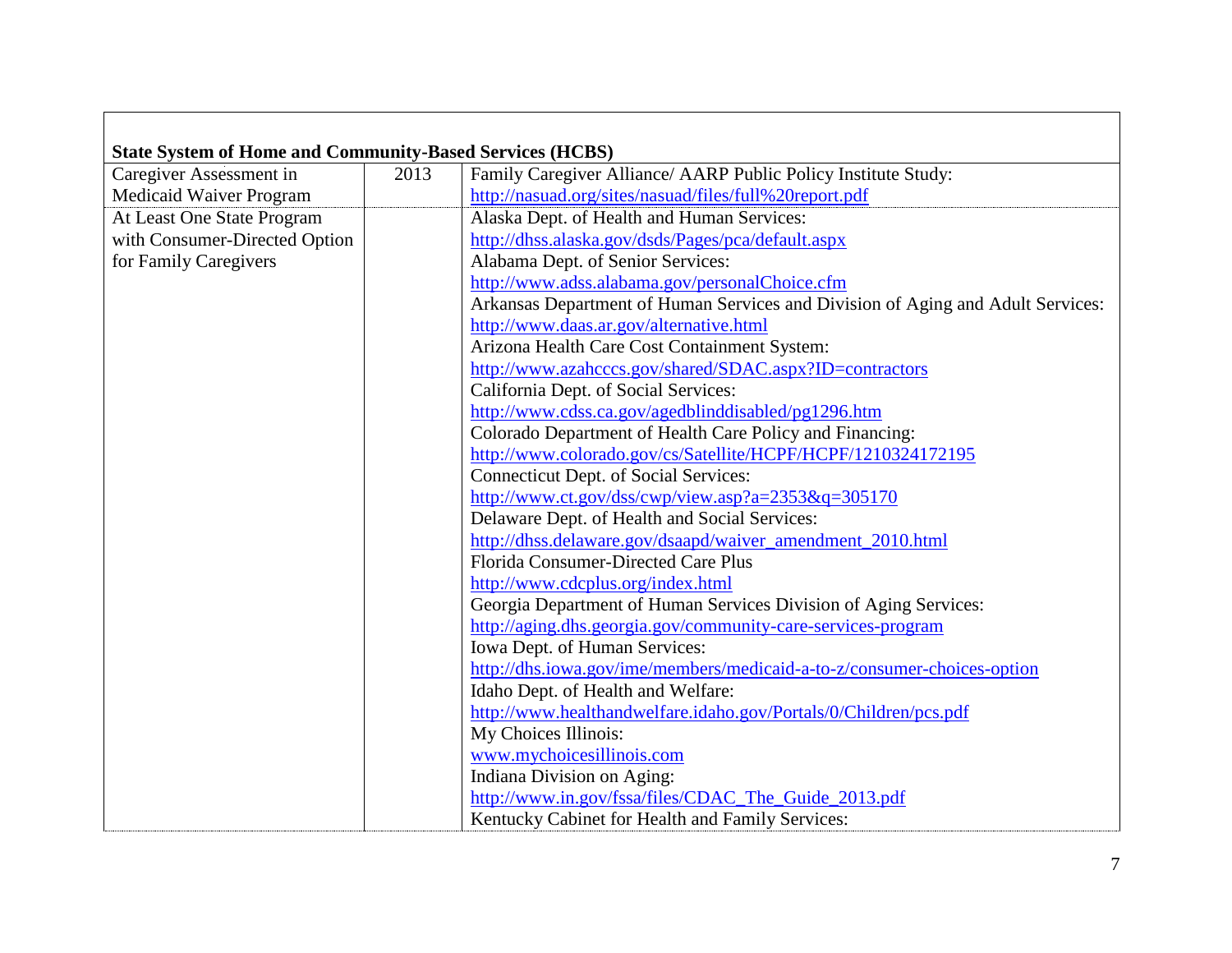| http://www.chfs.ky.gov/dms/Consumer+Directed+Option.htm                         |
|---------------------------------------------------------------------------------|
| Louisiana Office of Aging and Adult Services:                                   |
| http://new.dhh.louisiana.gov/index.cfm/page/723                                 |
| Maine Department of Health and Human Services:                                  |
| http://www.maine.gov/dhhs/oads/aging/home_care/long-term-community.html         |
| Maryland Department of Disabilities:                                            |
| http://www.mdod.maryland.gov/Daily%20Supports.aspx?id=88                        |
| Maryland Department of Health and Human Services:                               |
| http://dda.dhmh.maryland.gov/SitePages/Developments/New%20Directions%20-        |
| %20Approved%20Renewal%20-%207-08.htm                                            |
| Maine Aging & Disability Services:                                              |
| http://www.maine.gov/dhhs/oads/disability/pd/index.shtml                        |
| Michigan Dept. of Human Services:                                               |
| http://www.michigan.gov/documents/dhs/DHS-PUB-0815_198252_7.pdf                 |
| Minnesota Dept. of Human Services:                                              |
| http://www.dhs.state.mn.us/main/idcplg?IdcService=GET_DYNAMIC_CONVERSI          |
| ON&RevisionSelectionMethod=LatestReleased&dDocName=id_054696                    |
| Missouri Dept. of Health and Human Services:                                    |
| http://health.mo.gov/seniors/homecomservices/                                   |
| Montana Dept. of Public Health and Human Services:                              |
| http://www.dphhs.mt.gov/sltc/services/communityservices/PAS.shtml               |
| North Carolina Dept. of Health and Human Services:                              |
| http://www.ncdhhs.gov/dma/services/capchoice.htm                                |
| North Dakota Dept. for Human Services:                                          |
| http://www.nd.gov/dhs/services/adultsaging/homecare1.html                       |
| Institute for Health Law and Ethics, Franklin Pierce Law Center:                |
| http://www.nasuad.org/sites/nasuad/files/hcbs/files/85/4212/GSILGapAnalysis.pdf |
| New Jersey Department of Human Services Division of Disability Services:        |
| http://nj.gov/humanservices/dds/projects/ppp/                                   |
| New Mexico Dept. of Health:                                                     |
| http://nmhealth.org/about/ddsd/cib/mvw/                                         |
| Nevada Aging and Disability Services Division:                                  |
| http://www.nvaging.net/cope.htm                                                 |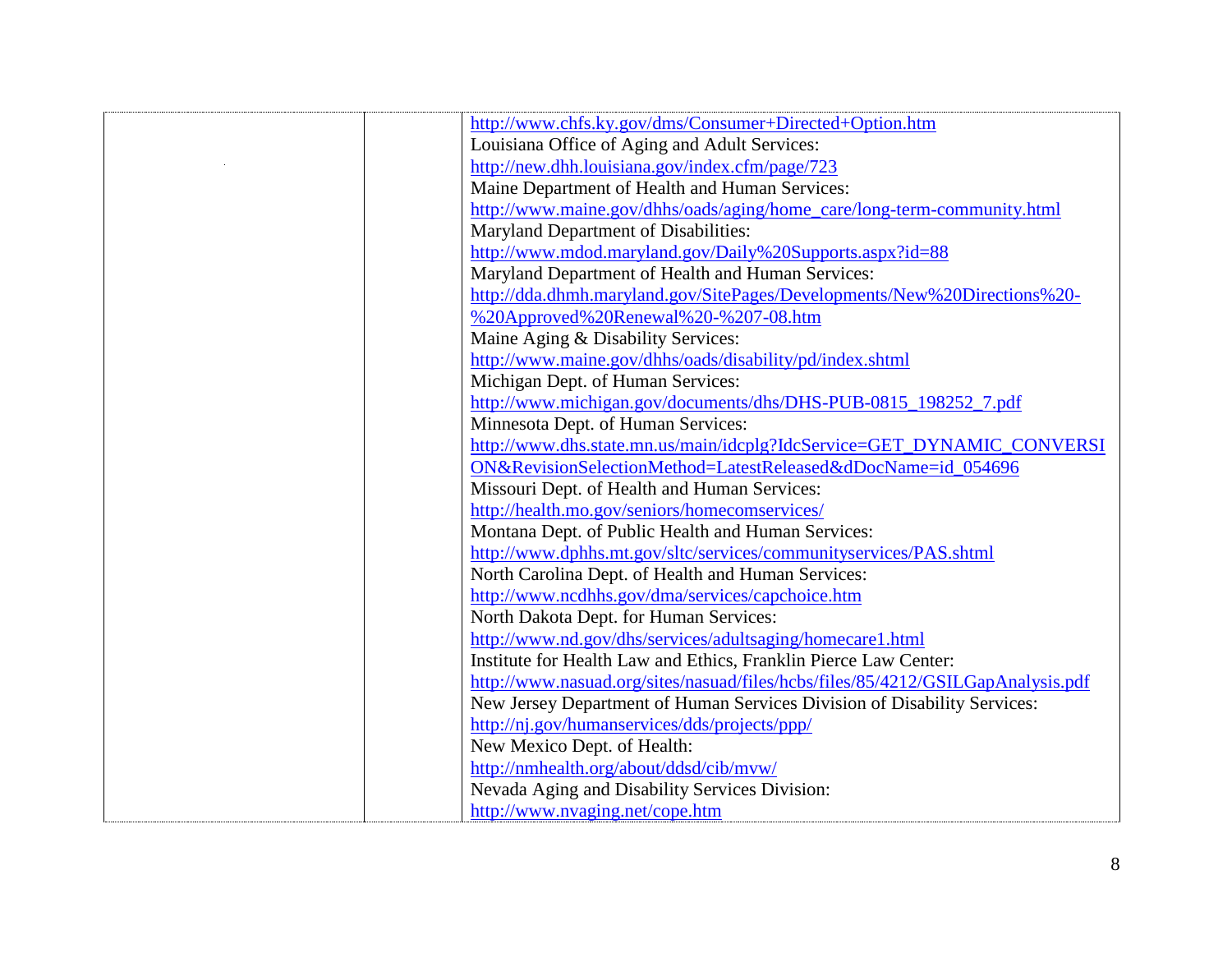| New York Department of Health:                                                       |
|--------------------------------------------------------------------------------------|
| http://www.health.ny.gov/professionals/patients/discharge_planning/meetings/2010/2   |
| $010-06-02$ /what is depap.htm                                                       |
| Ohio Dept. of Aging:                                                                 |
| http://aging.ohio.gov/resources/providerinformation/passport_ind.aspx                |
| Oklahoma Dept. of Human Services:                                                    |
| http://www.ok.gov/abletech/Publications/OK_Funding_for_AT/Section_III_Public_S       |
| ources_of_Funding/Medicaid_-_ADvantage_Waiver_Program.html                           |
| Oregon Dept. of Human Services:                                                      |
| https://apps.state.or.us/Forms/Served/de9060.pdf                                     |
| Pennsylvania Dept. of Public Service:                                                |
| http://www.dpw.state.pa.us/fordisabilityservices/alternativestonursinghomes/cds/inde |
| x.htm                                                                                |
| Rhode Island Office of Health and Human Services:                                    |
| http://www.eohhs.ri.gov/Portals/0/Uploads/Documents/Procurement%20Library/PC_        |
| RulesandRegs_August_2012.pdf                                                         |
| <b>Official Tennessee State Website:</b>                                             |
| http://www.tn.gov/tenncare/long_covered.shtml                                        |
| Texas Department of Aging and Disability Services:                                   |
| http://www.dads.state.tx.us/services/faqs-fact/cds.html                              |
| Official Virginia State Website:                                                     |
| http://www.easyaccess.virginia.gov/waiver-consumerdirection.shtml                    |
| Vermont Department of Disabilities, Aging & Independent Living:                      |
| http://www.ddas.vermont.gov/ddas-programs/programs-cfc/programs-cfc-addl-            |
| webpages/programs-cfc-flexible-choices                                               |
| Washington Dept. of Health and Human Services:                                       |
| http://www.dshs.wa.gov/manuals/eaz/sections/LongTermCare/LTCNCOPESOvervie            |
| w.shtml                                                                              |
| Wisconsin Dept. of Health Services:                                                  |
| http://www.dhs.wisconsin.gov/iris/index.htm                                          |
| West Virginia Department of Health and Human Services:                               |
| http://www.dhhr.wv.gov/bms/hcbs/IDD/Pages/SDTPO.aspx                                 |
| Wyoming Department of Health:                                                        |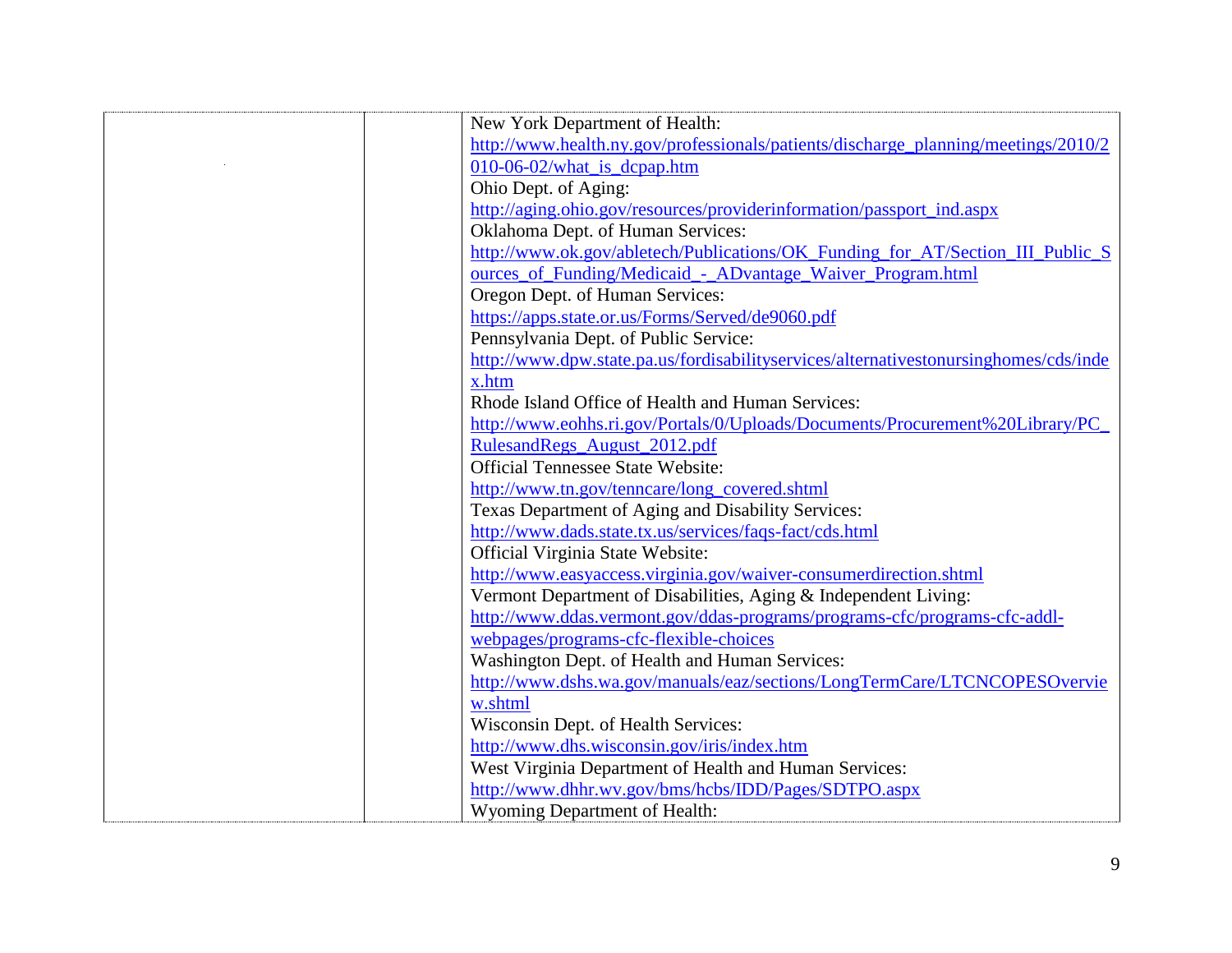|                                   | http://www.health.wyo.gov/ddd/selfdirection.html                                    |
|-----------------------------------|-------------------------------------------------------------------------------------|
| Lifespan Respite Grant            | http://www.lifespanrespite.memberlodge.org/Resources/Documents/Final_%20Oct_2       |
|                                   | 6_2010%20Grantee%20Activity%20Table%20October%202011.pdf                            |
| <b>Lifespan Respite Coalition</b> | http://archrespite.org/lifespan-programs                                            |
|                                   | www.alabamarespite.org                                                              |
|                                   | www.azcaregiver.org                                                                 |
|                                   | http://www.choicesinliving.ar.gov/alrc.html                                         |
|                                   | www.calrespite.org                                                                  |
|                                   | www.coloradorespitecoalition.org                                                    |
|                                   | http://ctrespite.org/                                                               |
|                                   | www.delrespite.org                                                                  |
|                                   | http://health.hawaii.gov/                                                           |
|                                   | www.illinoisrespite.org                                                             |
|                                   | www.ksrespite.com                                                                   |
|                                   | http://www.louisianaanswers.com/index.php?option=com_content&view=article&la        |
|                                   | yout=edit&id=102&Itemid=526                                                         |
|                                   | www.massrespite.org                                                                 |
|                                   | http://www.dphhs.mt.gov/                                                            |
|                                   | www.northcarolinarespitecarecoalition.org                                           |
|                                   | http://dhhs.ne.gov/Pages/hcs_services_respite.aspx                                  |
|                                   | www.nhlifespanrespite.wordpress.com                                                 |
|                                   | http://njcaregivers.org/                                                            |
|                                   | http://www.nevadaadrc.com/                                                          |
|                                   | www.nyscrc.org                                                                      |
|                                   | www.ohiorespite.com                                                                 |
|                                   | http://www.okdhs.org/                                                               |
|                                   | http://www.portal.state.pa.us/portal/server.pt/community/pennsylvania_lifespan_resp |
|                                   | ite_care_act_program_grant/20192                                                    |
|                                   | "www.newhopetimeexchange.org/                                                       |
|                                   | projects/caregiver-alliance/"                                                       |
|                                   | www.screspitecoalition.org                                                          |
|                                   | www.tnrespite.org                                                                   |
|                                   | www.dads.state.tx.us/taketimetexas/about/trc.html                                   |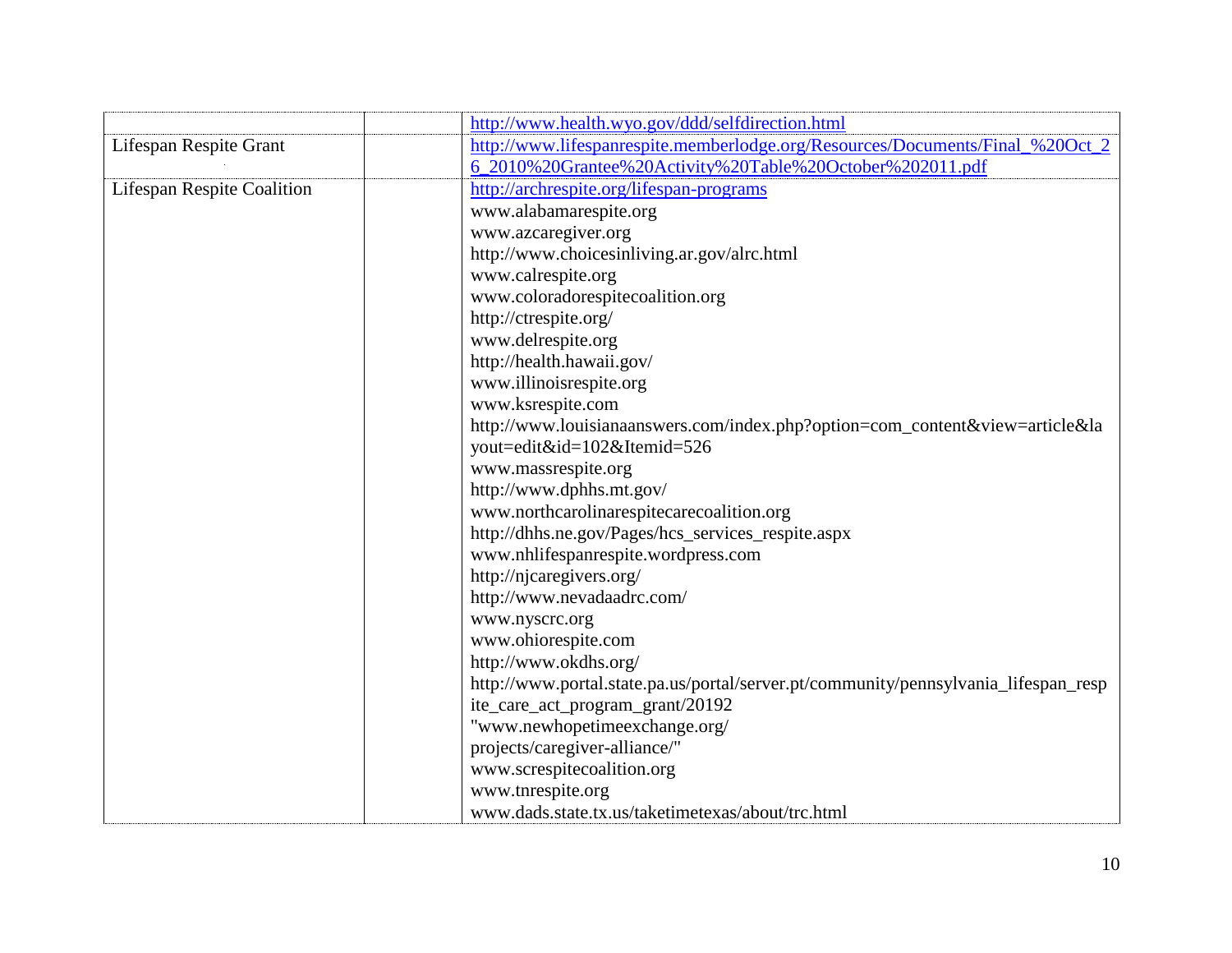|  | http://utahcares.org/<br>http://www.vda.virginia.gov/pdfdocs/VCCMissionVision20111205.pdf<br>www.lifespanrespitewa.org<br>www.respitecarewi.org |
|--|-------------------------------------------------------------------------------------------------------------------------------------------------|
|  |                                                                                                                                                 |

| <b>Data Point</b>                               | Data Year | <b>Source</b>                                                                        |
|-------------------------------------------------|-----------|--------------------------------------------------------------------------------------|
|                                                 |           |                                                                                      |
| <b>Workplace Benefits for Family Caregivers</b> |           |                                                                                      |
| Paid Family Leave                               | 2013-2014 | National Partnership for Women and Families State Paid Family Leave Insurance        |
|                                                 |           | Laws: http://www.nationalpartnership.org/research-library/work-family/paid-          |
|                                                 |           | leave/state-paid-family-leave-laws.pdf                                               |
|                                                 |           | Alaska Department of Administration:                                                 |
|                                                 |           | http://doa.alaska.gov/dop/fileadmin/TechnicalServices/pdf/FMLAFAQs.pdf               |
|                                                 |           | Alabama Department of Labor: http://www.labor.alabama.gov                            |
|                                                 |           | Arkansas Department of Labor: http://www.labor.ar.gov/resources/Pages/faqs.aspx      |
|                                                 |           | Industrial Commission of Arizona: http://www.ica.state.az.us/                        |
|                                                 |           | California Employment Development Department                                         |
|                                                 |           | http://www.edd.ca.gov/disability/paid_family_leave.htm                               |
|                                                 |           | Colorado Department of Labor & Employment:                                           |
|                                                 |           | http://www.colorado.gov/cs/Satellite/CDLE-LaborLaws/CDLE/1251566764915               |
|                                                 |           | <b>Connecticut Department of Labor:</b>                                              |
|                                                 |           | http://www.ctdol.state.ct.us/wgwkstnd/fmla/FMLA-Guidance.pdf                         |
|                                                 |           | United States Dept. of Labor Federal vs. District of Columbia Family and Medical     |
|                                                 |           | Leave Acts: http://www.dol.gov/whd/state/fmla/dc.htm                                 |
|                                                 |           | Washington, D.C. Department of Employment Services: http://does.dc.gov               |
|                                                 |           | Georgia Dept. of Labor:                                                              |
|                                                 |           | http://www.dol.state.ga.us/em/employment_laws_rules.                                 |
|                                                 |           | Hawaii State Legislature:                                                            |
|                                                 |           | http://www.capitol.hawaii.gov/measure_indiv.aspx?billtype=HB&billnumber=2097         |
|                                                 |           | $&$ year=2014                                                                        |
|                                                 |           | Hawaii Employers Council                                                             |
|                                                 |           | http://hecouncil.org/sites/default/files/docs/files/2014/LD_BillsIntroduced_20140204 |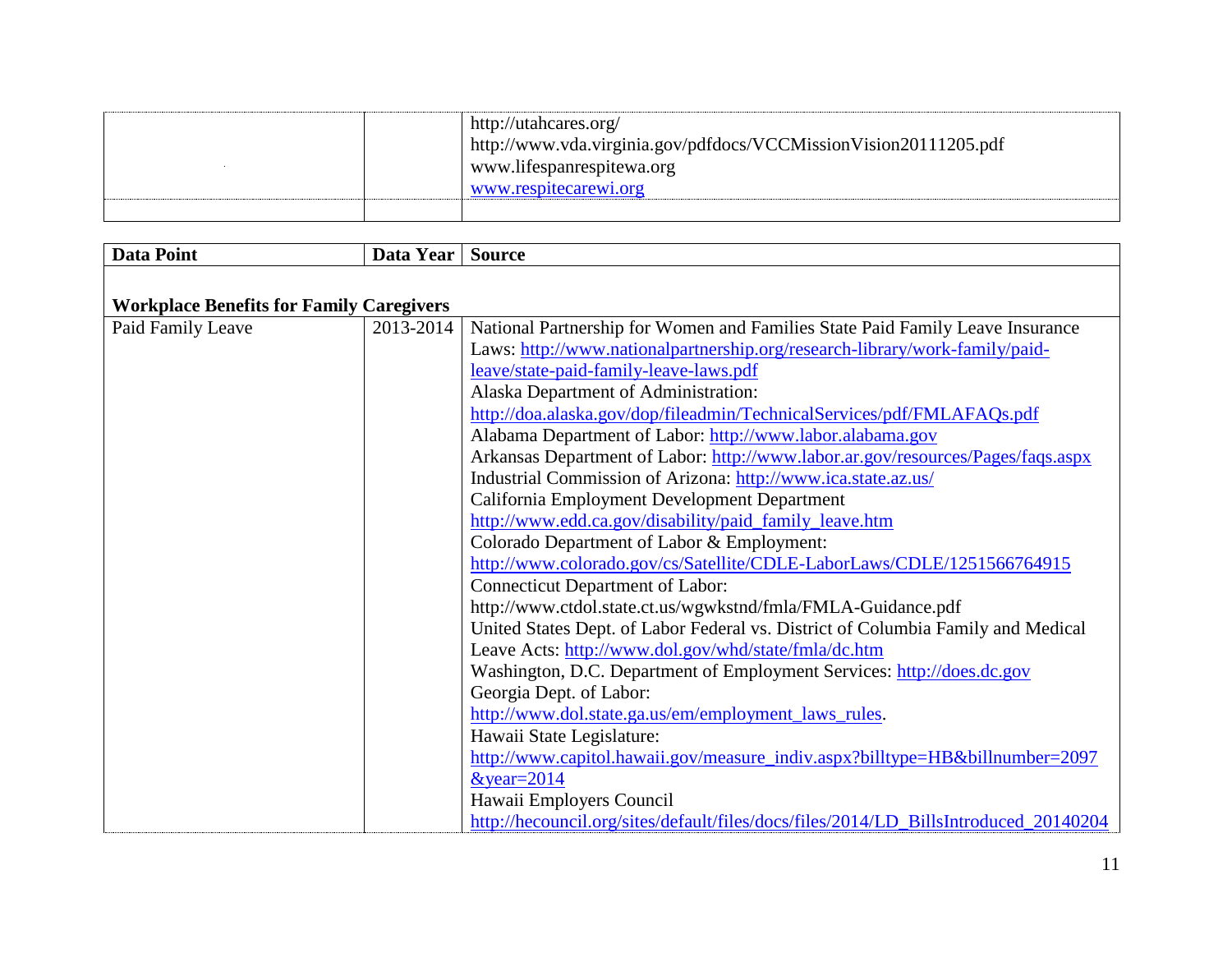|  | .pdf                                                                           |
|--|--------------------------------------------------------------------------------|
|  | Iowa Dept. of Administrative Services: http://benefits.iowa.gov/fmla.html      |
|  | Indiana Dept. of Labor:                                                        |
|  | http://www.in.gov/dol/2345.htm#125                                             |
|  | Kansas Dept. of Labor:                                                         |
|  | http://www.dol.ks.gov/Laws/FAQwages.aspx                                       |
|  | Maine State Legislature:                                                       |
|  | http://www.mainelegislature.org/legis/statutes/26/title26sec844.html           |
|  | Minnesota Dept. of Labor and Industry:                                         |
|  | http://www.dli.mn.gov/ls/ParLeave.asp                                          |
|  | Missouri Labor and Industrial Commission:                                      |
|  | http://labor.mo.gov/sites/default/files/pubs_forms/4466-AI.pdf                 |
|  | Montana Dept. of Labor and Industry:                                           |
|  | http://erd.dli.mt.gov/labor-standards/wage-and-hour-payment-act/wage-and-hour- |
|  | faqs                                                                           |
|  | North Carolina Families Care:                                                  |
|  | http://www.ncfamiliescare.org/get-the-facts                                    |
|  | North Dakota Dept. of Labor:                                                   |
|  | http://www.nd.gov/labor/laws/index.html                                        |
|  | New Jersey Dept. of Labor: http://lwd.state.nj.us/labor/fli/fliindex.html      |
|  | "New York State Assembly:                                                      |
|  | http://assembly.state.ny.us/leg/?default_fld=&bn=A01793&term=2013&Summary=     |
|  | Y&Actions=Y                                                                    |
|  | A Better Balance                                                               |
|  | http://www.abetterbalance.org/web/ourissues/familyleave                        |
|  | Ohio State Bar:                                                                |
|  | https://www.ohiobar.org/ForPublic/Resources/LawYouCanUse/Pages/LawYouCanU      |
|  | $se-82.$ aspx                                                                  |
|  | Ohio Administrative Code:                                                      |
|  | http://codes.ohio.gov/oac/123%3A1-32                                           |
|  | Oregon State Website - Technical Assistance for Employers:                     |
|  | http://www.oregon.gov/boli/TA/pages/t_faq_oregon_family_leave_act_01-2011.aspx |
|  | <b>Family Forward Oregon:</b>                                                  |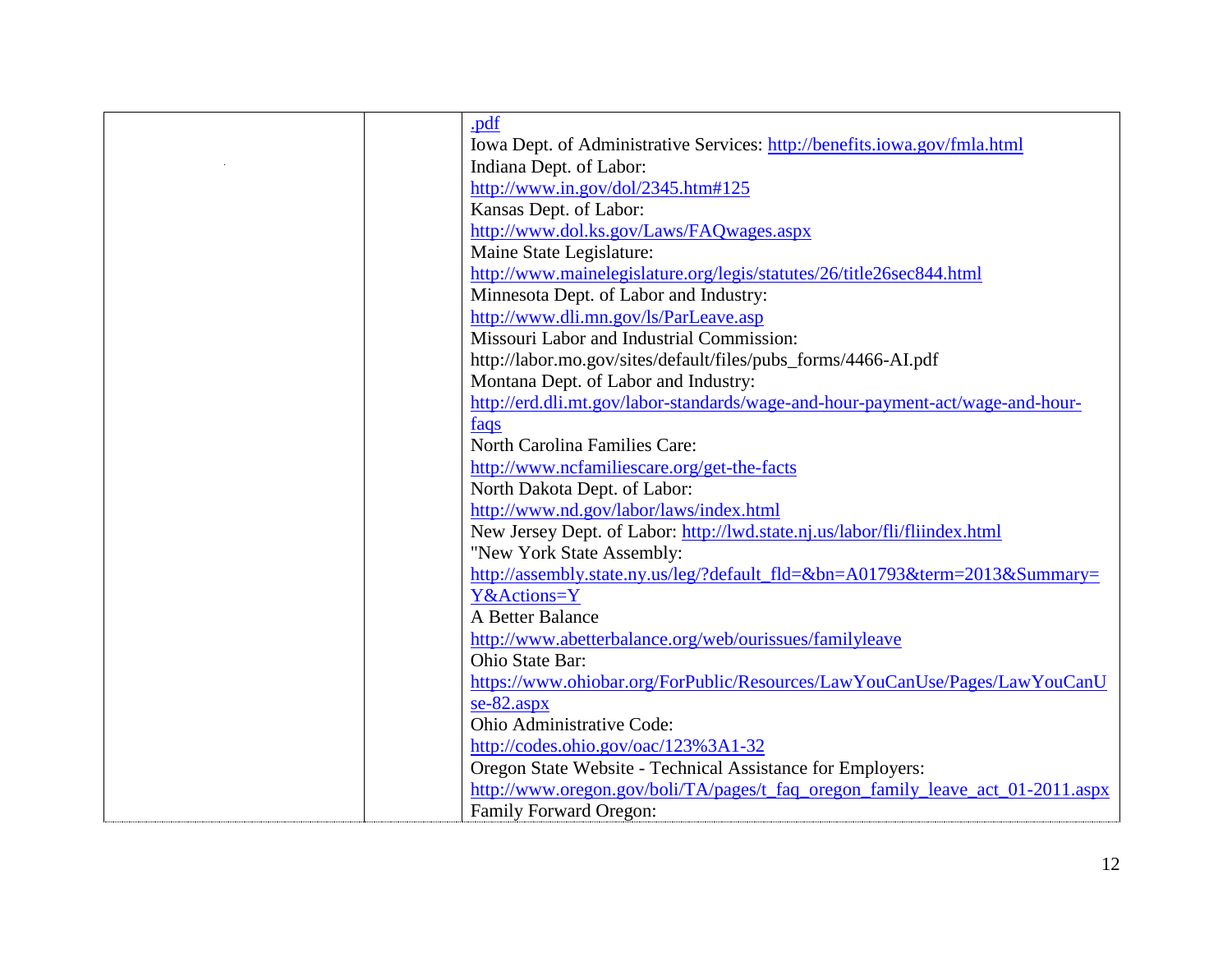|                            |           | http://www.familyforwardoregon.org/what-we-do/paid-family-leave/                  |
|----------------------------|-----------|-----------------------------------------------------------------------------------|
|                            |           | Pennsylvania Office of Administration:                                            |
|                            |           | http://www.spf.state.pa.us/portal/server.pt/community/sick%2C_parental_and_family |
|                            |           | care %28spf%29 absence/1849                                                       |
|                            |           | Rhode Island State Legislature:                                                   |
|                            |           | http://webserver.rilin.state.ri.us/BillText/BillText13/HouseText13/H5889Aaa.pdf   |
|                            |           | Rhode Island Dept. of Labor and Training:                                         |
|                            |           | http://www.dlt.state.ri.us/tdi/pdf/TCIFactSheet.pdf                               |
|                            |           | South Dakota Dept. of Labor, Licensing and Regulation:                            |
|                            |           | http://www.llr.state.sc.us/aboutus/index.asp?file=LINKS.HTM                       |
|                            |           | Tennessee Dept. of Labor and Workforce Development:                               |
|                            |           | http://www.tn.gov/labor-wfd/faq_laws.shtml#fmla                                   |
|                            |           | <b>Texas Workforce Commission:</b>                                                |
|                            |           | http://www.twc.state.tx.us/news/efte/family_and_medical_leave_act_fmla_.html      |
|                            |           | <b>Utah Labor Commission:</b>                                                     |
|                            |           | http://www.laborcommission.utah.gov/FAQ/wages.html#vacation                       |
|                            |           | Vermont State Commission on Women:                                                |
|                            |           | http://women.vermont.gov/sites/women/files/pdf/Parental_Family_Leave_Guide.pdf    |
|                            |           | Washington State Dept. of Labor and Industries:                                   |
|                            |           | http://www.lni.wa.gov/WorkplaceRights/LeaveBenefits/FamilyCare/LawsPolicies/Fa    |
|                            |           | milyLeave/default.asp                                                             |
|                            |           | Thinkprogress.org:                                                                |
|                            |           | http://thinkprogress.org/economy/2013/07/26/2360341/washington-paid-family-       |
|                            |           | leave/                                                                            |
|                            |           |                                                                                   |
| Unemployment Insurance for | 2012-2014 | Alaska Dept. of Health and Social Services:                                       |
| <b>Family Caregivers</b>   |           | http://labor.alaska.gov/esd_unemployment_insurance/bpm/Voluntary_Leaving.pdf      |
|                            |           | Alabama Dept. of Labor:                                                           |
|                            |           | http://labor.alabama.gov/uc/claims.aspx#q4                                        |
|                            |           | Arkansas Dept. of Workforce Services:                                             |
|                            |           | http://www.arkansas.gov/esd/UI/PDF/UI%20Claimant%20Handbook.pdf                   |
|                            |           | Arizona Dept. of Economic Security:                                               |
|                            |           | https://www.azdes.gov/main.aspx?menu=316&id=5713                                  |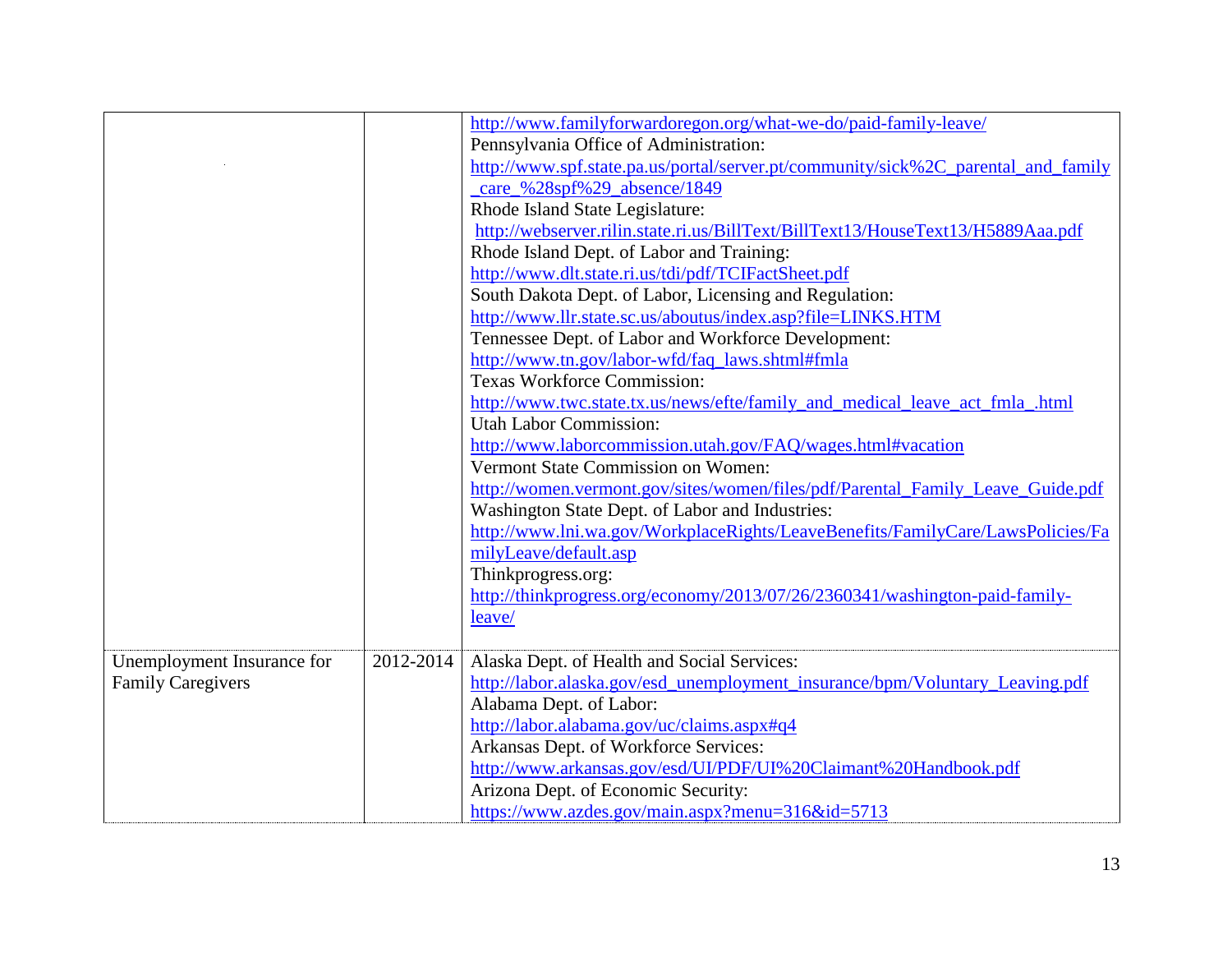| California Employment Development Department:                                    |
|----------------------------------------------------------------------------------|
| http://edd.ca.gov/UIBDG/Voluntary_Quit_VQ_155.htm#General                        |
| <b>Connecticut Department of Labor:</b>                                          |
| http://www.ctdol.state.ct.us/progsupt/unemplt/claimant-guide/allowable.htm       |
| DC Dept. of Employment Services Unemployment Compensation Program:               |
| http://does.dc.gov/service/start-your-unemployment-compensation-process          |
| Delaware Dept. of Labor:                                                         |
| http://ui.delawareworks.com/documents/UI%20Employer%20Handbook.pdf               |
| Florida Statutes (from Florida State Legislature website):                       |
| http://www.leg.state.fl.us/Statutes/index.cfm?App_mode=Display_Statute&Search_S  |
| tring=&URL=0400-0499/0443/Sections/0443.101.html                                 |
| Florida Department of Economic Opportunity:                                      |
| http://www.floridajobs.org/Unemployment/bri/bri_english.pdf                      |
| Georgia Dept. of Labor:                                                          |
| http://www.dol.state.ga.us/pdf/forms/dol414.pdf                                  |
| Hawaii Statutes Section 383-30:                                                  |
| http://codes.lp.findlaw.com/histatutes/1/21/383/II/383-30                        |
| Legal Aid Hawaii:                                                                |
| http://www.lawhelp.org/files/EAD80A2B-BF27-AE00-DEE5-                            |
| 0D4ED48A9D0F/attachments/2FEE11A3-7956-4459-982E-05F2D2E8E4C4/w25.-              |
| uib-good-cause-vs.-misconduct.PDF                                                |
| <b>Iowa Labor Services Division:</b>                                             |
| http://www.iowaworkforce.org/ui/appeals/selectissues.htm                         |
| Idaho Dept. of Labor:                                                            |
| http://labor.idaho.gov/dnn/idl/UnemploymentInsurance/UnemploymentBenefits/Pers   |
| onalEligibility.aspx                                                             |
| Illinois Dept. of Employment Security                                            |
| http://www.ides.illinois.gov/IDES%20Forms%20and%20Publications/CLI111L.pdf       |
| Indiana Dept. of Workforce Development:                                          |
| http://www.in.gov/dwd/files/Claimant_Handbook.pdf                                |
| Kansas 2012 Statutes on Employment Security Law (from Kansas State Legislature   |
| website):                                                                        |
| http://kslegislature.org/li 2012/b2011 12/statute/044 000 0000 chapter/044 007 0 |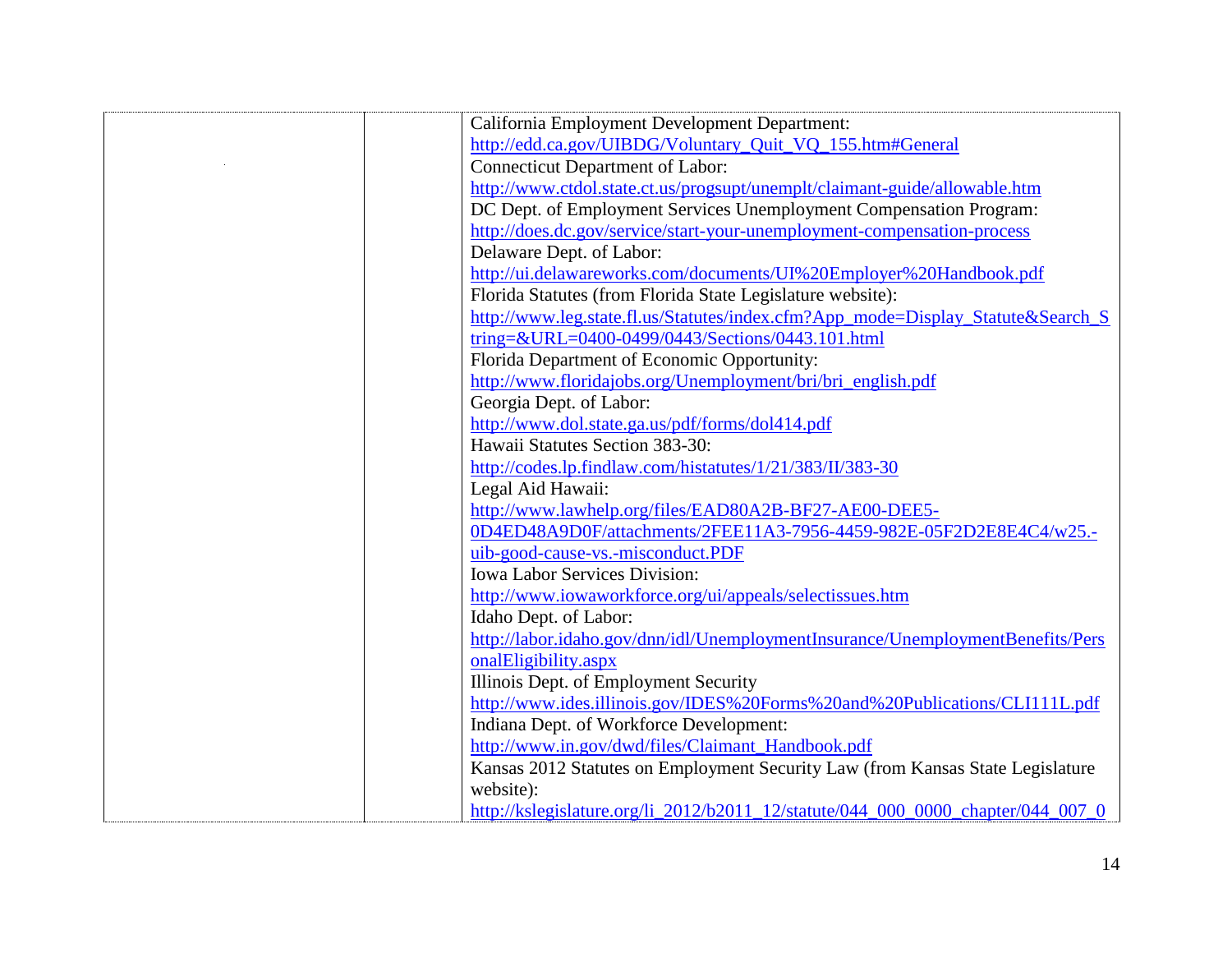| 000_article/044_007_0006_section/044_007_0006_k/                              |
|-------------------------------------------------------------------------------|
| Kentucky Office of Training and Employment:                                   |
| http://www.oet.ky.gov/des/ui/emguide/page32.asp                               |
| Louisiana Employment Security Law (from Louisiana State Legislature website): |
| http://www.legis.state.la.us/lss/lss.asp?doc=83615                            |
| Massachusetts Office of Labor and Workforce Development:                      |
| http://www.mass.gov/lwd/unemployment-insur/resources/questions-and-           |
| answers/claimants/eligibility.html#quit                                       |
| Maryland Department of Labor, Licensing and Regulation:                       |
| https://www.dllr.state.md.us/uiappeals/decisions/8-1001page2.shtml            |
| Title 26, Chapter 13 of Maine Revised Statutes                                |
| Maine State Legislature:                                                      |
| http://www.mainelegislature.org/legis/statutes/26/title26sec1193.html         |
| Maine Dept. of Labor:                                                         |
| http://www.maine.gov/labor/unemployment/lawsrules.html                        |
| Michigan Employment Security Act,                                             |
| Michigan State Legislature:                                                   |
| http://www.legislature.mi.gov/%28S%28wlgwqwryl0wa23551sa2w545%29%29/mil       |
| eg.aspx?page=getobject&objectname=mcl-421-29                                  |
| Minnesota Dept. of Employment and Economic Development:                       |
| http://www.uimn.org/uimn/applicants/needtoknow/job-separations/               |
| Missouri Revised Statutes (from Missouri's State Legislature Website):        |
| http://www.moga.mo.gov/statutes/C200-299/2880000050.HTM                       |
| Mississippi Dept. of Employment Security:                                     |
| http://mdes.ms.gov/media/11531/EmployerReferenceGuide0412ARev6.pdf            |
| Montana Code, Chapter 51, Part 23 (from Montana State Legislature Website):   |
| http://leg.mt.gov/bills/mca/39/51/39-51-2302.htm                              |
| Montana Dept. of Labor and Industry,                                          |
| Unemployment Insurance Claimant Handbook:                                     |
| http://uid.dli.mt.gov/bri/2013/handbook9172013.pdf                            |
| General Assembly of North Carolina:                                           |
| http://www.ncga.state.nc.us/EnactedLegislation/SessionLaws/PDF/2013-          |
| 2014/SL2013-2.pdf                                                             |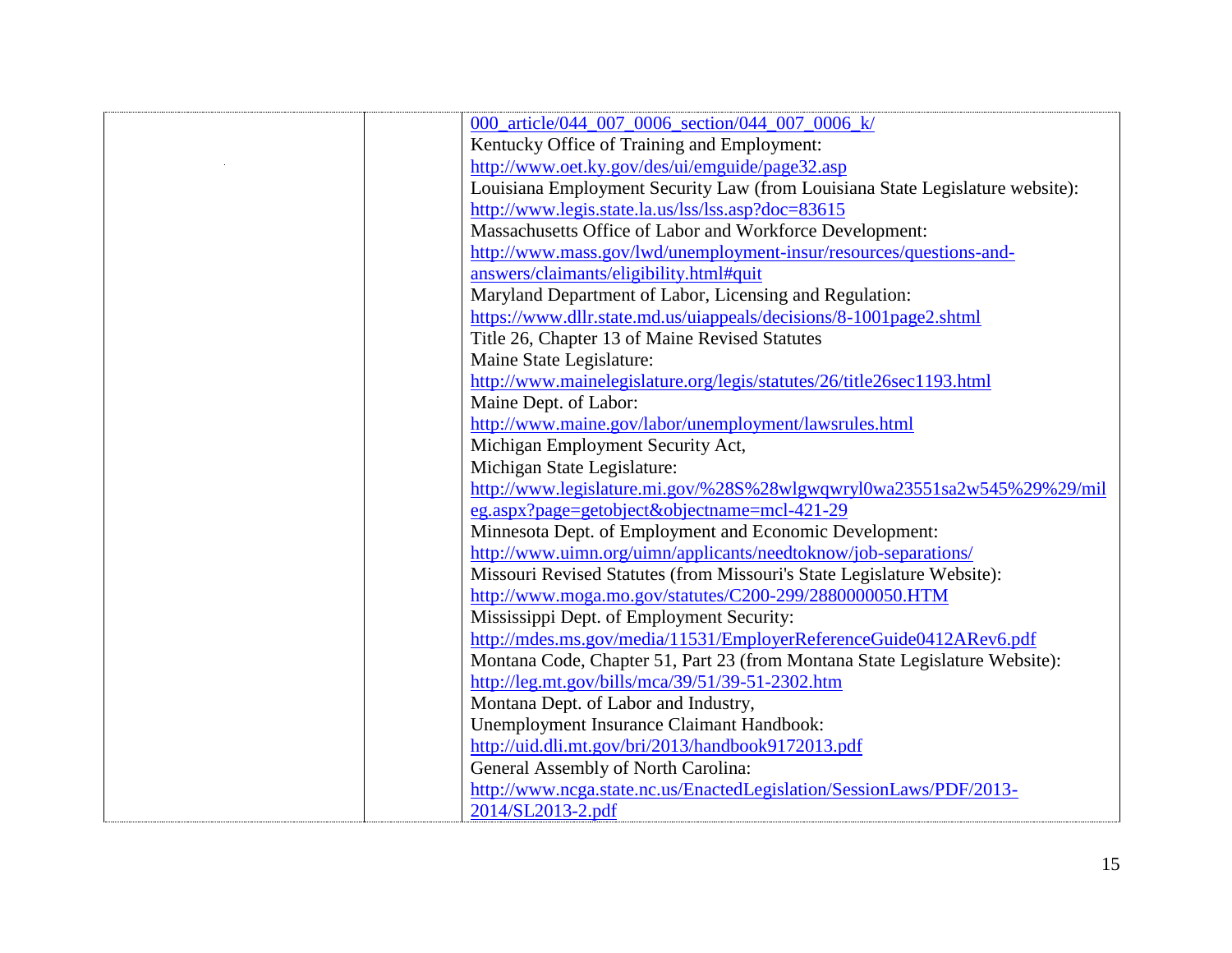| Official Portal for North Dakota State Government - Job Service North Dakota  |
|-------------------------------------------------------------------------------|
| http://www.state.nd.us/jsnd/docs/ji/claimant_guide.pdf                        |
| Nebraska Dept. of Labor:                                                      |
| https://dol.nebraska.gov/workers/ClaimantsGuide/english/BlueBookEnglish.pdf   |
| New Hampshire Employment Security:                                            |
| http://www.nhes.nh.gov/faq/claimant.htm#fired                                 |
| New Jersey Dept. of Labor and Workforce Development:                          |
| http://lwd.dol.state.nj.us/labor/ui/aftrfile/quit.html                        |
| New Mexico Dept. of Workforce Solutions:                                      |
| http://www.dws.state.nm.us                                                    |
| Nevada Dept. of Employment, Training and Rehabilitation:                      |
| http://www.detr.state.nv.us/                                                  |
| Nevada Dept. of Employment, Training and Rehabilitation:                      |
| http://detr.state.nv.us/esd%20pages/ESD_docs/Appeals_Handbook.pdf             |
| New York Department of Labor:                                                 |
| http://www.labor.state.ny.us/ui/aso/Section_1600.htm#1605                     |
| Ohio Dept. of Job and Family Services:                                        |
| https://jfs.ohio.gov/unemp_comp_faq/faq_elig_reason.stm                       |
| Oklahoma Employment Security Commission:                                      |
| https://www.ok.gov/oesc_web/documents/Section_IV_1-14.pdf                     |
| Pennsylvania Dept. of Labor and Industry:                                     |
| http://www.portal.state.pa.us/portal/server.pt/community/pamphlets/10339/ucp- |
| unemployment_compensation_eligibility_issues/552113<br>41                     |
| Rhode Island General Assembly,                                                |
| State of Rhode Island General Laws:                                           |
| http://webserver.rilin.state.ri.us/Statutes/title28/28-44/28-44-17.HTM        |
| South Carolina Dept. of Employment and Workforce:                             |
| http://dew.sc.gov/documents/forms/ClaimanthandbookALL_june2013.pdf            |
| Tennessee Dept. of Labor and Workforce Development:                           |
| http://www.tn.gov/labor-wfd/es/Employers/forms/HandbookforEmployers2013.pdf   |
| <b>Texas Workforce Commission:</b>                                            |
| http://www.twc.state.tx.us/ui/bnfts/eligibility-benefit-                      |
| amounts.html#unemploymentEligibility                                          |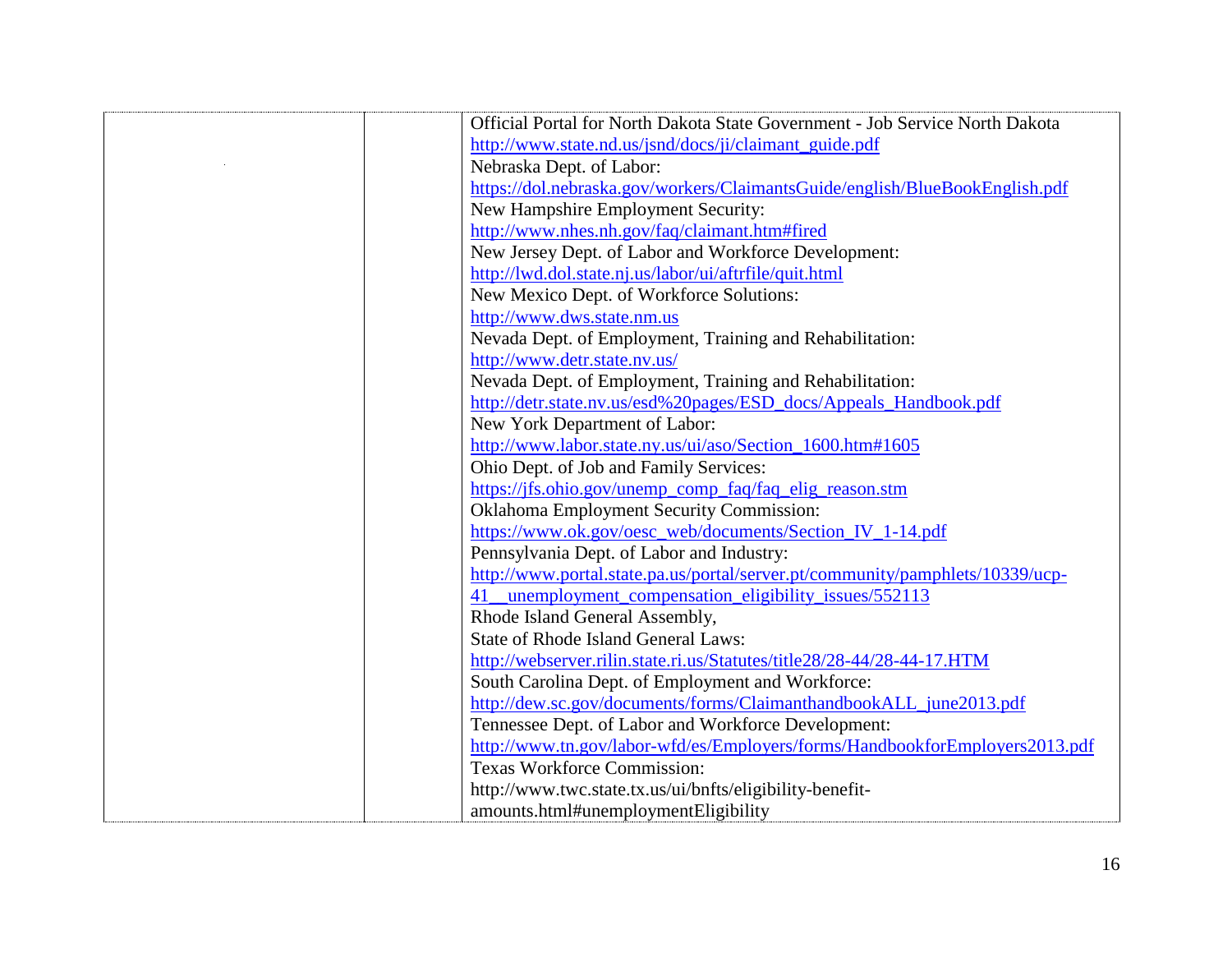| Utah Administrative Code:                                                    |
|------------------------------------------------------------------------------|
| http://www.rules.utah.gov/publicat/code/r994/r994-405.htm#T10                |
| Virginia Employment Commission:                                              |
| http://www.vec.virginia.gov/unemployed/faqs/Unemployment-Insurance-Issue-    |
| Questions#a46                                                                |
| Virginia State Legislature, Code of Virginia:                                |
| https://leg1.state.va.us/cgi-bin/legp504.exe?000+cod+60.2-618                |
| Vermont Dept. of Labor:                                                      |
|                                                                              |
| http://labor.vermont.gov/unemployment-insurance/unemployment-insurance-      |
| frequently-asked-questions/                                                  |
| <b>Washington Employment Security Department:</b>                            |
| http://www.esd.wa.gov/uibenefits/formsandpubs/handbook-for-unemployed-       |
| workers.pdf#zoom=100                                                         |
| Wisconsin Dept. of Workforce Development:                                    |
| https://dwd.wisconsin.gov/uiben/benfaq2.htm                                  |
| West Virginia Dept. of Commerce                                              |
| http://www.wvcommerce.org/App_Media/assets/doc/businessandworkforce/workforc |
| ewv/UCforWV.pdf                                                              |
| Wyoming Dept. of Workforce Services:                                         |
| http://www.google.com/url?sa=t&rct=j&q=&esrc=s&source=web&cd=2&ved=0CC       |
| kQFjAB&url=http%3A%2F%2Fwyomingworkforce.org%2FSource%2520Documen            |
| ts%2FUI%2FClaimant_Handbook.doc&ei=dtXfU929O4PGiwKQ64DYCw&usg=A              |
| FQjCNEn3uuXnUP_S8JtazBH-                                                     |
| skbjMGqQ&sig2=E1maLOKjePuqPj9OhsTXkw&bvm=bv.72197243,d.cGE                   |
|                                                                              |
|                                                                              |
|                                                                              |
|                                                                              |
|                                                                              |
|                                                                              |
|                                                                              |
|                                                                              |
|                                                                              |
|                                                                              |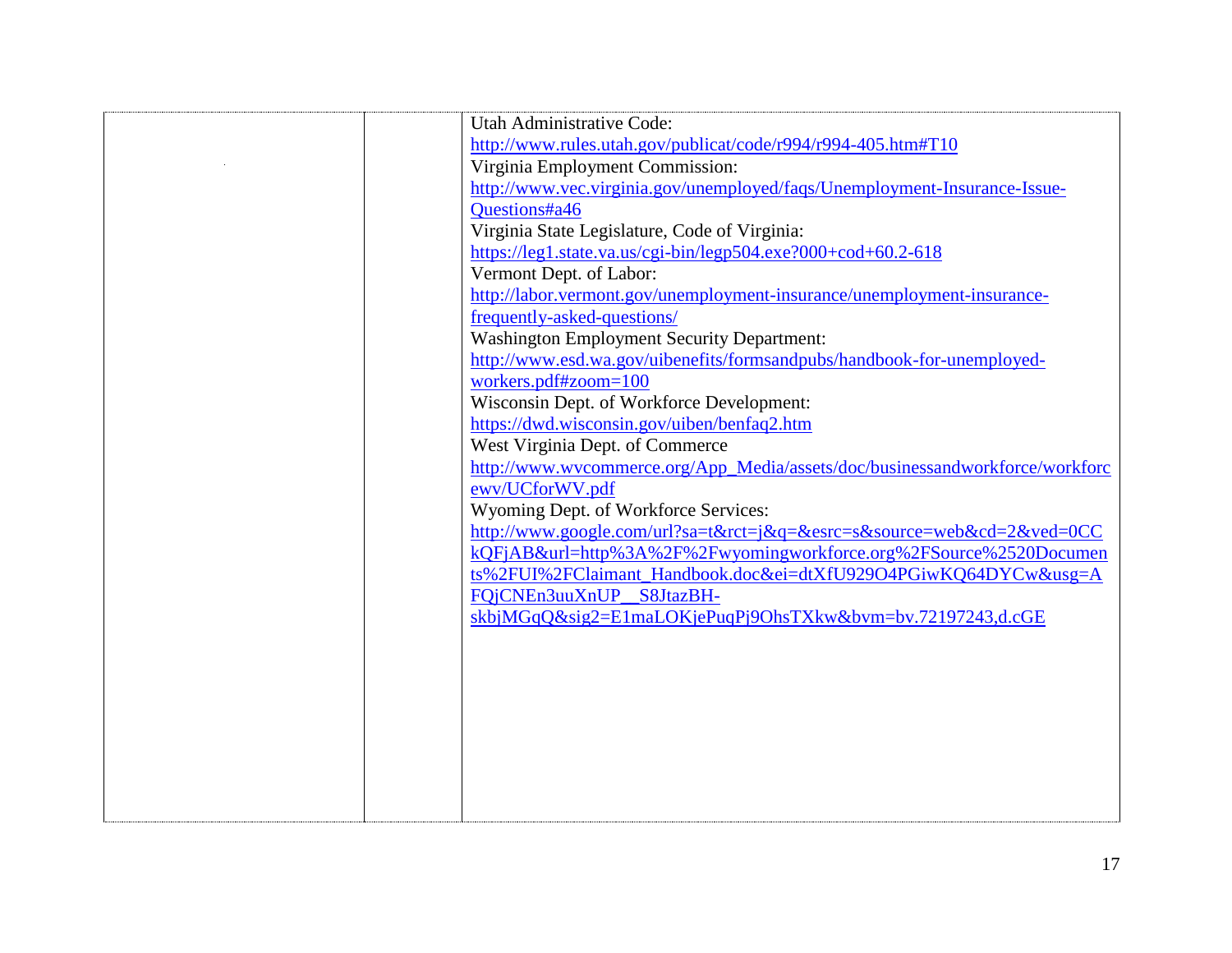| Paid Sick Days | 2013-2014 | National Partnership for Women and Families:                                         |
|----------------|-----------|--------------------------------------------------------------------------------------|
|                |           | http://www.nationalpartnership.org/research-library/campaigns/psd/state-and-local-   |
|                |           | action-paid-sick-days.pdf                                                            |
|                |           | Alaska State Legislature:                                                            |
|                |           | http://www.akleg.gov/basis/get_submatch.asp?session=28&bill=HB227&type=extac         |
|                |           | Alabama Department of Labor: http://www.labor.alabama.gov                            |
|                |           | National Partnership for Women and Families:                                         |
|                |           | http://www.nationalpartnership.org/research-library/campaigns/psd/state-and-local-   |
|                |           | action-paid-sick-days.pdf                                                            |
|                |           | Arkansas Department of Labor: http://www.labor.ar.gov/resources/Pages/faqs.aspx      |
|                |           | Arizona State Legislature:                                                           |
|                |           | http://www.azleg.gov/legtext/51leg/2r/bills/hb2585p.pdf                              |
|                |           | California State Legislature:                                                        |
|                |           | http://leginfo.legislature.ca.gov/faces/billNavClient.xhtml?bill_id=201320140AB152   |
|                |           |                                                                                      |
|                |           | Colorado Department of Labor & Employment:                                           |
|                |           | http://www.colorado.gov/cs/Satellite/CDLE-LaborLaws/CDLE/1251566764915               |
|                |           | <b>Connecticut Department of Labor:</b>                                              |
|                |           | http://www.ctdol.state.ct.us/wgwkstnd/SickLeavePoster2012.pdf                        |
|                |           | Washington, D.C. Department of Employment Services:                                  |
|                |           | http://does.dc.gov/sites/default/files/dc/sites/does/publication/attachments/DOES_AS |
|                |           | <b>ASLA_2008.pdf</b>                                                                 |
|                |           | Hawaii State Legislature:                                                            |
|                |           | http://www.capitol.hawaii.gov/session2014/bills/HB2381_.pdf                          |
|                |           | Iowa Legislature:                                                                    |
|                |           | http://coolice.legis.iowa.gov/Cool-                                                  |
|                |           | ICE/default.asp?Category=billinfo&Service=Billbook&menu=false&hbill=sf2245           |
|                |           | Illinois General Assembly (House Bill):                                              |
|                |           | http://www.ilga.gov/legislation/billstatus.asp?DocNum=4420&GAID=12&GA=98&            |
|                |           | DocTypeID=HB&LegID=78713&SessionID=85                                                |
|                |           | Illinois General Assembly (Senate Bill):                                             |
|                |           | http://www.ilga.gov/legislation/billstatus.asp?DocNum=2789&GAID=12&GA=98&            |
|                |           | DocTypeID=SB&LegID=78660&SessionID=85                                                |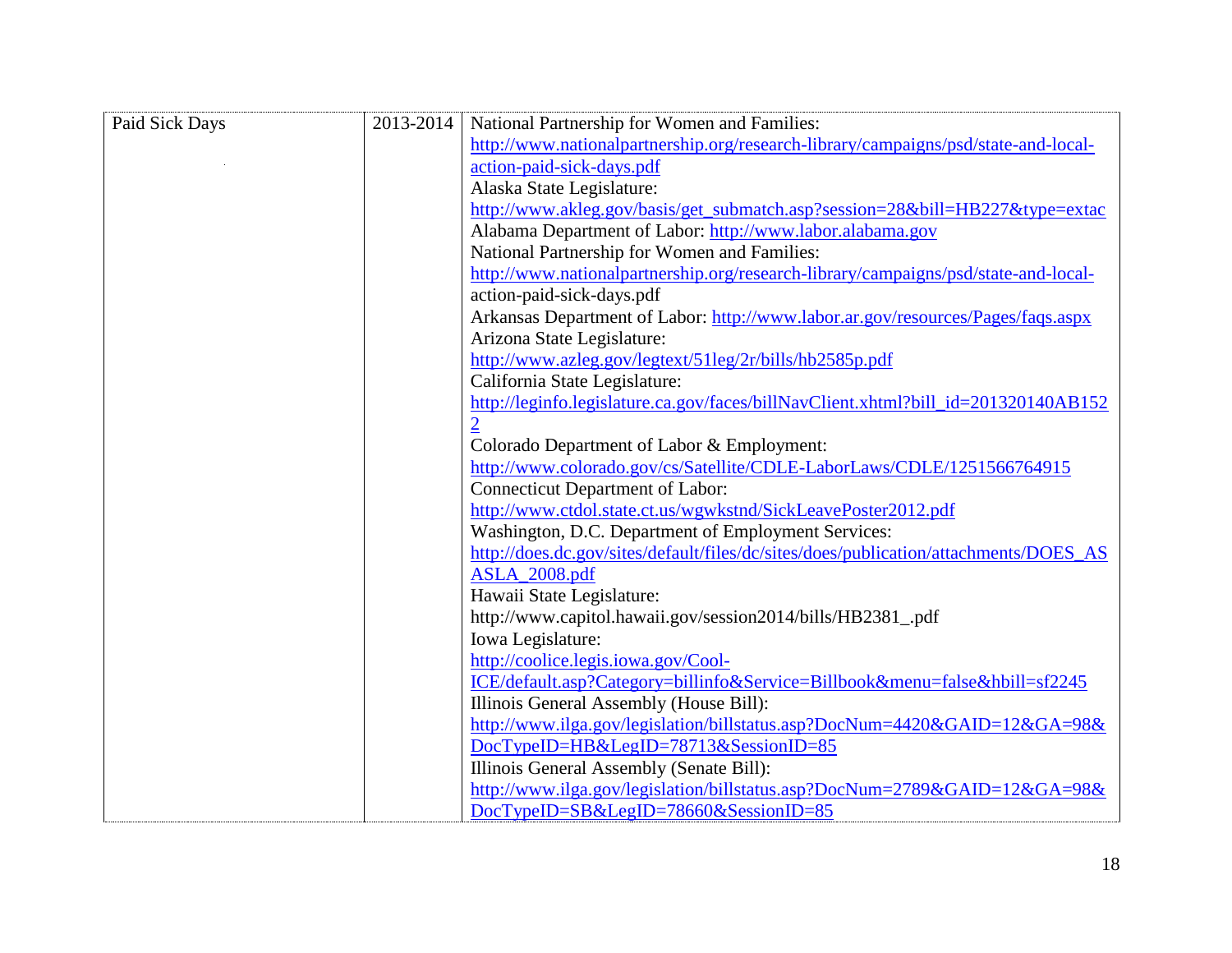| Indiana Dept. of Labor:                                                          |
|----------------------------------------------------------------------------------|
| http://www.in.gov/dol/2345.htm                                                   |
| Kansas Dept. of Labor:                                                           |
| http://www.dol.ks.gov/Laws/FAQwages.aspx                                         |
| Maryland State Legislature:                                                      |
| http://mgaleg.maryland.gov/2014RS/bills/hb/hb0968f.pdf                           |
| The Sunlight Foundation:                                                         |
| http://openstates.org/md/bills/2014/SB753/                                       |
| Maine Dept. of Labor                                                             |
| http://www.maine.gov/labor/labor_laws/faqs.html                                  |
| Michigan State Legislature:                                                      |
| http://www.legislature.mi.gov/documents/2013-2014/billintroduced/House/pdf/2013- |
| HIB-4706.pdf                                                                     |
| Minnesota State Legislature:                                                     |
| https://www.revisor.mn.gov/bills/bill.php?f=HF2461&b=house&y=2014&ssn=0          |
| Missouri Labor and Industrial Commission:                                        |
| http://labor.mo.gov/sites/default/files/pubs_forms/4466-AI.pdf                   |
| Montana Dept. of Labor and Industry:                                             |
| http://erd.dli.mt.gov/labor-standards/wage-and-hour-payment-act/wage-and-hour-   |
| faqs                                                                             |
| North Carolina Dept. of Labor                                                    |
| North Carolina Families Care:                                                    |
| www.ncfamiliescare.org                                                           |
| Nebraska State Legislature:                                                      |
| http://nebraskalegislature.gov/bills/view_bill.php?DocumentID=21771              |
| The Official Jersey City Website:                                                |
| http://www.cityofjerseycity.com/resident.aspx?id=13872                           |
| City of Newark:                                                                  |
| http://www.ci.newark.nj.us/business/paid_sick_time_ordinance.php                 |
| New York State Assembly:                                                         |
| http://assembly.state.ny.us/leg/?default_fld=&bn=A03894&term=2013&Summary=       |
| Y&Actions=Y                                                                      |
| New York City Department of Consumer Affairs:                                    |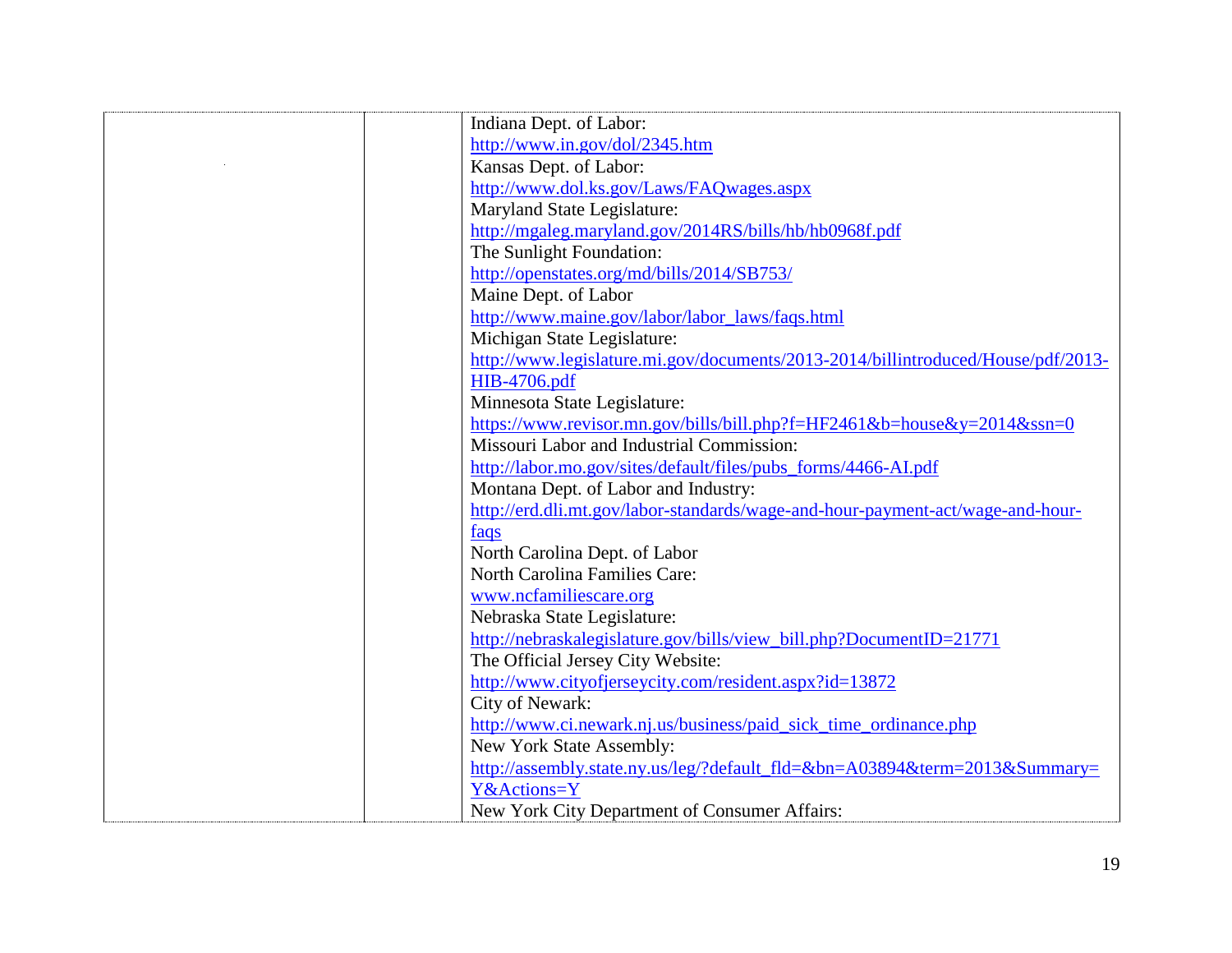|                                   |           | http://www.nyc.gov/html/dca/html/law/PaidSickLeave.shtml                            |
|-----------------------------------|-----------|-------------------------------------------------------------------------------------|
|                                   |           | Ohio Administrative Code:                                                           |
|                                   |           | http://codes.ohio.gov/oac/123%3A1-32                                                |
|                                   |           | Family Forward Oregon:                                                              |
|                                   |           | http://www.familyforwardoregon.org/what-we-do/paid-sick-days/                       |
|                                   |           | <b>Everybody Benefits:</b>                                                          |
|                                   |           | http://everybodybenefitsoregon.org/                                                 |
|                                   |           | The City of Portland Oregon:                                                        |
|                                   |           | https://www.portlandoregon.gov/sicktime/63898                                       |
|                                   |           | State of Pennsylvania:                                                              |
|                                   |           | http://www.portal.state.pa.us/portal/server.pt?open=514&objID=563209&mode=2         |
|                                   |           | City of Philadelphia:                                                               |
|                                   |           | http://cityofphiladelphia.wordpress.com/2014/06/12/mayor-nutter-creates-mayors-     |
|                                   |           | task-force-on-paid-sick-leave/                                                      |
|                                   |           | South Dakota Dept. of Labor, Licensing and Regulation:                              |
|                                   |           | https://dlr.sd.gov/labor_employment_laws/publications/what_need_know_laws.pdf       |
|                                   |           | Tennessee Dept. of Labor and Workforce Development:                                 |
|                                   |           | http://www.tn.gov/labor-wfd/faq_laws.shtml#fmla                                     |
|                                   |           | <b>Texas Workforce Commission:</b>                                                  |
|                                   |           | http://www.twc.state.tx.us/news/efte/vacation_and_sick_leave.html                   |
|                                   |           | <b>Utah Labor Commission:</b>                                                       |
|                                   |           | http://www.laborcommission.utah.gov/FAQ/wages.html#vacation                         |
|                                   |           | Virginia Dept. of Labor and Industry:                                               |
|                                   |           | http://www.doli.virginia.gov/laborlaw/laborlaw.html                                 |
|                                   |           | Vermont State Legislature:                                                          |
|                                   |           | http://www.leg.state.vt.us/docs/2014/bills/Intro/S-205.pdf                          |
|                                   |           | Seattle Office for Civil Rights: http://www.seattle.gov/civilrights/sickleave.htm   |
|                                   |           | Wisconsin State Legislature:                                                        |
|                                   |           | http://docs.legis.wisconsin.gov/2013/related/proposals/ab898                        |
|                                   |           | Wyoming Department of Workforce Services:                                           |
|                                   |           | http://wyomingworkforce.org/Documents/Labor%20Standards/Handy%20Reference           |
|                                   |           | %20Guide.pdf                                                                        |
| <b>Preemptive Law Prohibiting</b> | 2013-2014 | Economic Policy Institute: http://www.epi.org/publication/states-pushing-bans-sick- |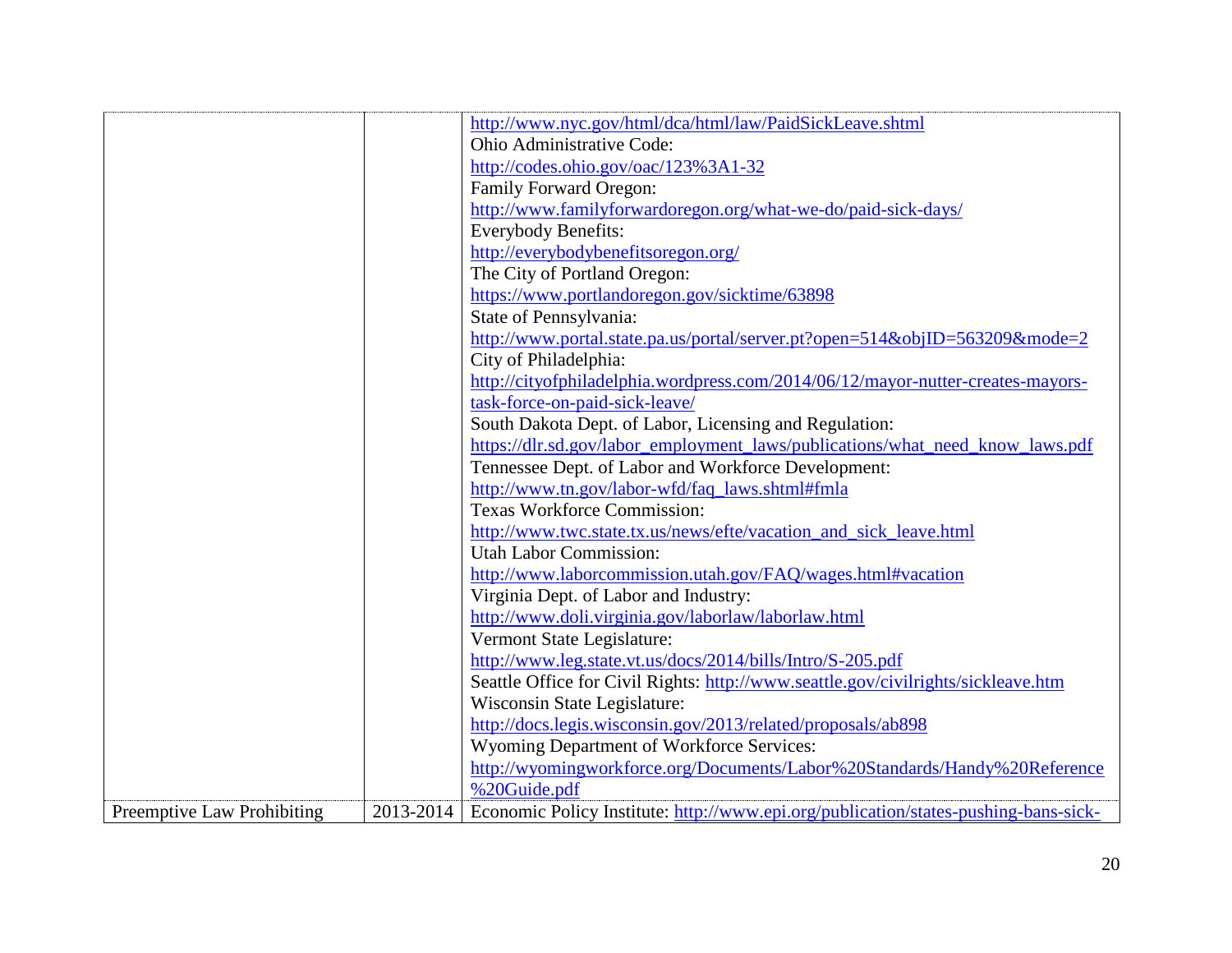| local Governments from         | leave-legislation/                                                                 |
|--------------------------------|------------------------------------------------------------------------------------|
| Establishing the Right to Sick | <b>Sunlight Foundation</b>                                                         |
| Leave                          | http://openstates.org/al/bills/2013rs/HB628/                                       |
|                                | National Partnership for Women and Families:                                       |
|                                | http://www.nationalpartnership.org/blog/general/paid-sick-days-opponents-continue- |
|                                | to-hide-behind-preemption.html                                                     |

| <b>Data Point</b>                                                                                                                                      | Data Year | <b>Source</b>                                                                                                                                                                                                                                                                                                                                                                                                                                                                                                                                                                                                                                                                                                                                                                                                                                                                                                                     |  |  |
|--------------------------------------------------------------------------------------------------------------------------------------------------------|-----------|-----------------------------------------------------------------------------------------------------------------------------------------------------------------------------------------------------------------------------------------------------------------------------------------------------------------------------------------------------------------------------------------------------------------------------------------------------------------------------------------------------------------------------------------------------------------------------------------------------------------------------------------------------------------------------------------------------------------------------------------------------------------------------------------------------------------------------------------------------------------------------------------------------------------------------------|--|--|
|                                                                                                                                                        |           |                                                                                                                                                                                                                                                                                                                                                                                                                                                                                                                                                                                                                                                                                                                                                                                                                                                                                                                                   |  |  |
| <b>Miscellaneous Statewide Programs, Regulations and Legislation</b>                                                                                   |           |                                                                                                                                                                                                                                                                                                                                                                                                                                                                                                                                                                                                                                                                                                                                                                                                                                                                                                                                   |  |  |
| State Alzheimer's Plan                                                                                                                                 | 2014      | http://act.alz.org/site/PageNavigator/state_plans.html                                                                                                                                                                                                                                                                                                                                                                                                                                                                                                                                                                                                                                                                                                                                                                                                                                                                            |  |  |
| Uniform Adult Guardianship<br>and Protective Proceedings<br>Jurisdiction (UAGPPJA)<br><b>State Policy Permitting</b><br>Delegation of 16 Nursing Tasks | 2014      | <b>Uniform Laws Commission:</b><br>http://www.uniformlaws.org/LegislativeMap.aspx?title=Adult%20Guardianship%20<br>and%20Protective%20Proceedings%20Jurisdiction%20Act<br>https://www.abn.alabama.gov/UltimateEditorInclude/UserFiles/docs/admin-<br>code/Chapter%20610-X-6.pdf<br>http://www.arsbn.arkansas.gov/lawsRules/Documents/Rules_Chapter5_Dec_2008.pd<br>https://www.azbn.gov/Documents/misc/FINAL%20REPORT%20TO%20THE%20L<br>EGISLATURE.pdf<br>http://www.rn.ca.gov/regulations/npa.shtml<br>https://www.colorado.gov/pacific/sites/default/files/HF_Guidelines-for-<br>Delegation.pdf<br>http://www.ct.gov/dds/lib/dds/health/ns_97_1_nurse_delegaton_to_unlicensed_staff.<br>pdf<br>http://regulations.delaware.gov/AdminCode/title24/1900.pdf<br>http://www.dcna.org/assets/documents/nursing%20assistive%20personnel%20article.<br>pdf<br>http://phsc.edu/sites/default/files/program/files/Nurse-Practice-Act.pdf |  |  |
|                                                                                                                                                        |           | http://sos.ga.gov/admin/files/assignment_to_unlicensed.pdf<br>http://www.iowa.gov/nursing/faq/unlicensedpersonnel.html<br>http://www.iowa.gov/nursing/images/pdf/6556.pdf                                                                                                                                                                                                                                                                                                                                                                                                                                                                                                                                                                                                                                                                                                                                                         |  |  |
|                                                                                                                                                        |           |                                                                                                                                                                                                                                                                                                                                                                                                                                                                                                                                                                                                                                                                                                                                                                                                                                                                                                                                   |  |  |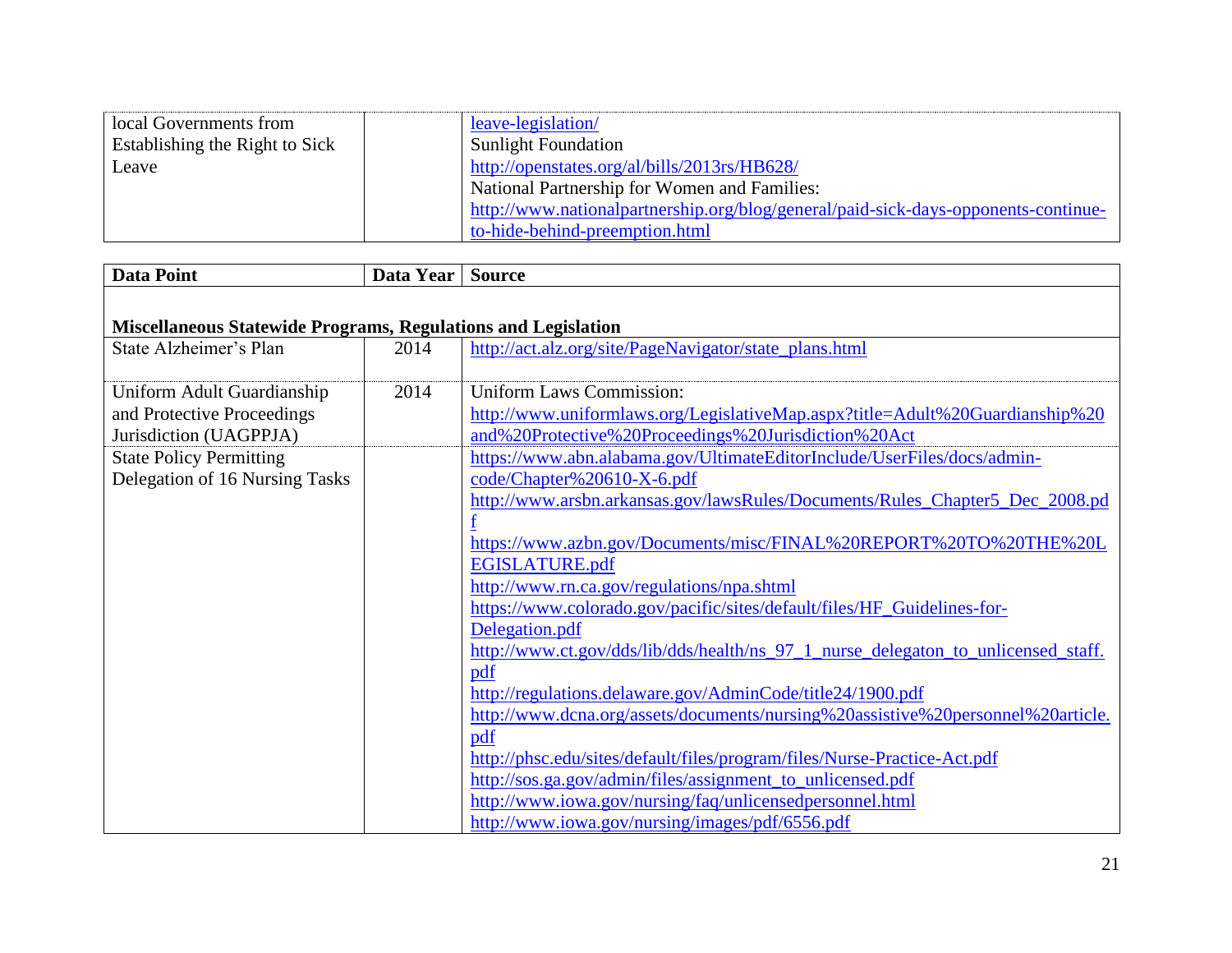| http://www.kbn.ky.gov/practice/                                                    |
|------------------------------------------------------------------------------------|
| https://www.lsbn.state.la.us/Portals/1/Documents/DelegationTree.pdf                |
| http://www.maine.gov/boardofnursing/questions/#delegation                          |
| http://www.mbon.org/main.php?v=norm&p=0&c=practice/index.html                      |
| https://www.massnurses.org/files/file/Legislation-and-Politics/np_act.pdf          |
| http://mn.gov/health-licensing-boards/images/USE_OF_PROTOCOLS.pdf                  |
| http://www.msbn.ms.gov/Documents/Delegation_2009.pdf                               |
| http://pr.mo.gov/nursing-focus.asp                                                 |
| http://bsd.dli.mt.gov/license/bsd_boards/nur_board/board_page.asp                  |
| http://bsd.dli.mt.gov/license/bsd_boards/nur_board/pdf/delegation_and_assignment_r |
| ules.pdf                                                                           |
| http://dhhs.ne.gov/publichealth/Licensure/Documents/Nursing-NursePracticeAct.pdf   |
| http://dhhs.ne.gov/publichealth/Pages/crl nursing nursingindex.aspx                |
| http://nevadanursingboard.org/practice-and-discipline/scope-of-practice-           |
| determination/scope-of-practice/                                                   |
| https://www.google.com/url?sa=t&rct=j&q=&esrc=s&source=web&cd=2&cad=rja&           |
| uact=8&ved=0CCYQFjAB&url=http%3A%2F%2Fnevadanursingboard.org%2Fwp-                 |
| content%2Fuploads%2F2012%2F02%2FNPAdelegation.ppt&ei=Gw3IU5vIN-                    |
| 3BiwK5-                                                                            |
| IHYDw&usg=AFQjCNH4AsOfSy8TBd7rYK3od469DrCUdQ&sig2=0XLg6AqCQ2                       |
| V2eWDVEtLcGw                                                                       |
| http://www.nhnurses.org/Documents/CE-Materials/Delegation-Online-CE-               |
| Course.aspx                                                                        |
| http://www.njni.org/sites/default/files/NURSING.pdf                                |
| http://www.nmcpr.state.nm.us/nmac/parts/title16/16.012.0002.htm                    |
| http://www.op.nysed.gov/prof/nurse/nurse-unlicensedadmin.htm                       |
| http://www.ncbon.com/dcp/i/nursing-education-continuing-education-board-           |
| sponsored-bulletin-offerings-delegation-what-are-the-nurses-responsibilities       |
| http://codes.ohio.gov/oac/4723-13                                                  |
| https://www.ok.gov/nursing/delegation.pdf                                          |
| http://www.oregon.gov/OSBN/Pages/delegation_proc ess.aspx                          |
|                                                                                    |
| http://www.pacode.com/secure/data/049/chapter21/chap21toc.html                     |
| http://sos.ri.gov/documents/archives/regdocs/released/pdf//DOH/DOH_3270.pdf        |